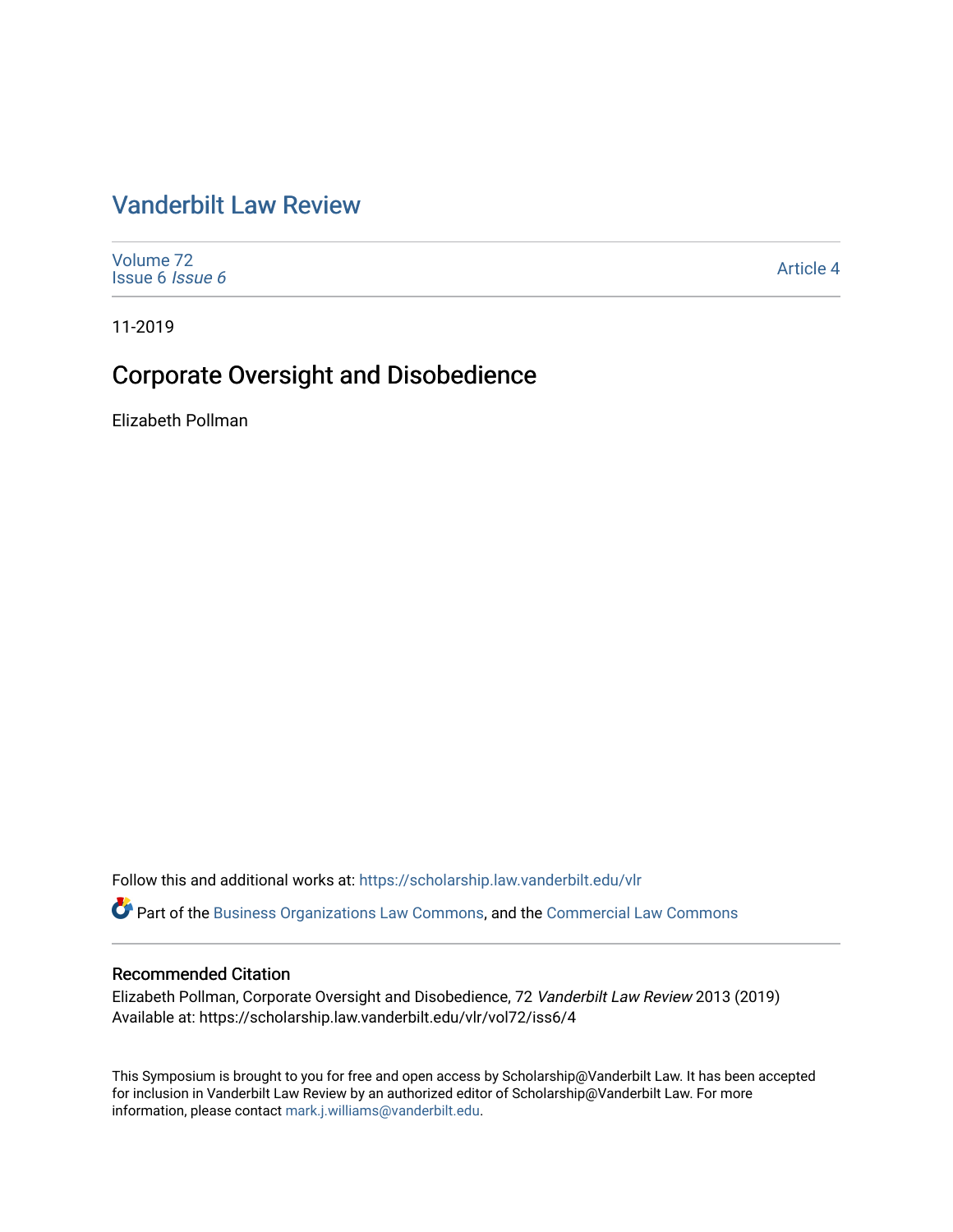# **Corporate Oversight and Disobedience**

*Elizabeth Pollman*\*

*Over a decade has passed since landmark Delaware corporate law decisions on oversight responsibility, and only a small handful of cases have survived a motion to dismiss. Scholars have puzzled over what it means to have the potential for corporate accountability lodged within the duty of good faith, but almost never brought to fruition in terms of trial liability.* 

*This Article explores the public-regarding purpose of the obedience and oversight duties in corporate law and provides a descriptive account of how they are applied in practice. The Article argues that the fidelity to external law required by the duty of good faith largely serves a legitimizing role for corporate law. Expressing obligations of legal compliance and oversight within corporate law acknowledges societal interests in the rule of* law and preserves the ability of courts to flexibly respond to particularly *salient and egregious violations of public trust, should they arise, without upending case law developed over decades.* 

*Further, this Article examines the body of Delaware law concerning the oversight and obedience aspects of the duty of good faith and argues that they have become functionally linked. In practice to date, Delaware courts have prioritized giving directors broad latitude to take business risk by drawing a line at legal risk, despite the possibility that both types of activity could create social value or harm depending on the circumstances. Under current Delaware case law, courts have allowed* Caremark *claims to proceed where evidence exists to infer that the board utterly failed to implement a compliance monitoring system or that the directors engaged in disobedience by consciously flouting, violating, or ignoring the law. Bringing together these threads of discussion, this Article concludes that corporate law's publicregarding commitment to the rule of law supports accountability in these* 

 <sup>\*</sup> Professor of Law, Loyola Law School, Los Angeles. For helpful comments and suggestions, thanks to participants in the symposium convened by the *Vanderbilt Law Review* and the Institute for Law and Economic Policy, and commentators Vice Chancellor Joseph Slights, Lisa Fairfax, and Salvatore Graziano. This Article also benefited from excellent comments from Hillary Sale and her corporate governance seminar at Georgetown Law, Ann Lipton, and participants at the National Business Law Scholars Conference 2019 at Berkeley Law.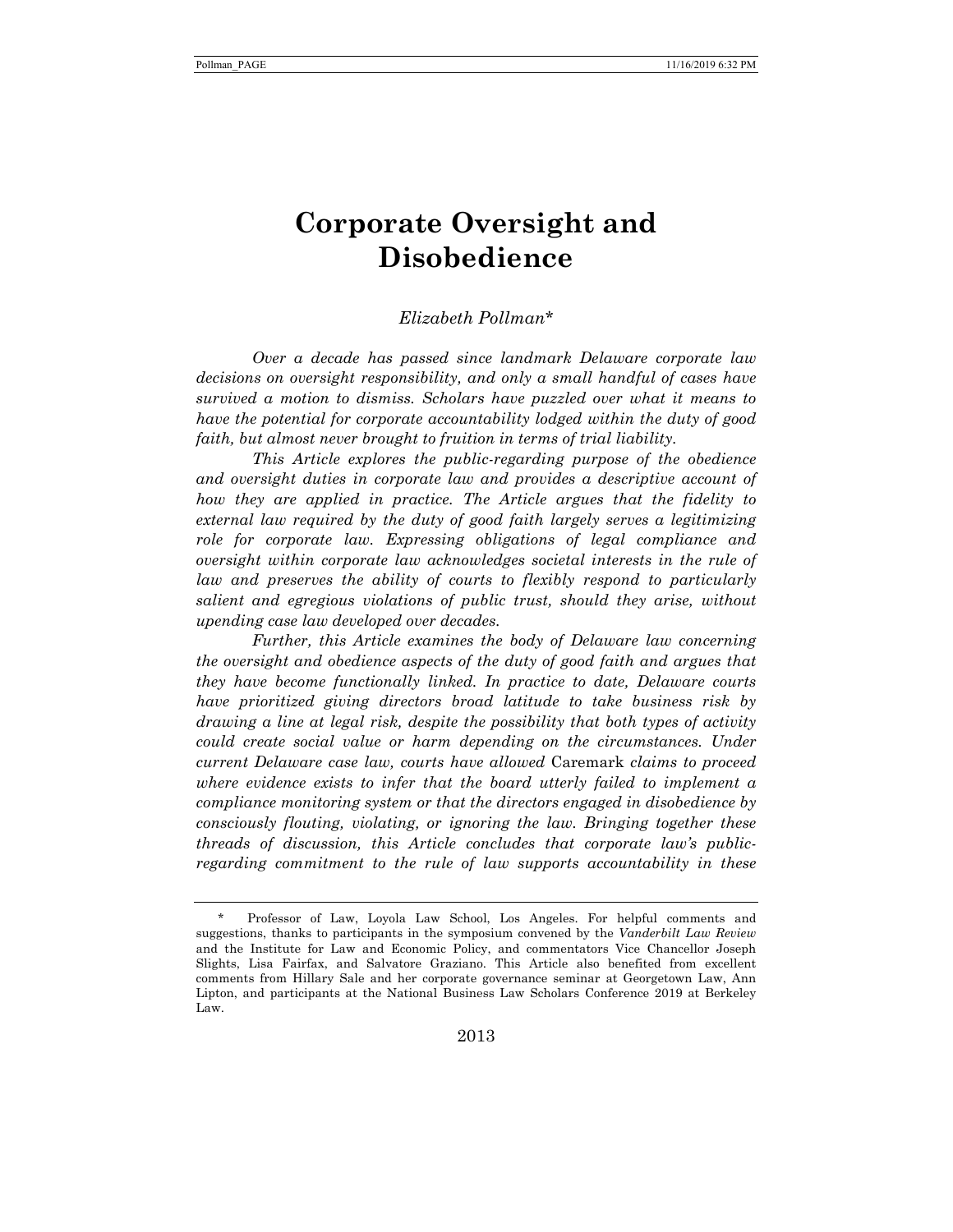*instances of disobedience as well as more broadly when fiduciaries act with willful ignorance or an awareness that their efforts at compliance are insufficient.* 

| I.      |                                                    |                                            |  |
|---------|----------------------------------------------------|--------------------------------------------|--|
|         | A.                                                 | The Longstanding Requirement of Legal      |  |
|         |                                                    |                                            |  |
|         | $B_{\cdot}$                                        | Oversight and Compliance Responsibility in |  |
|         |                                                    |                                            |  |
| $\Pi$ . | A POSITIVE ACCOUNT OF THE LEGITIMIZING ROLE OF THE |                                            |  |
|         |                                                    |                                            |  |
| Ш       | THE DOCTRINAL CONVERGENCE OF CAREMARK CLAIMS       |                                            |  |
|         |                                                    |                                            |  |
|         | A.                                                 |                                            |  |
|         | $B_{\cdot}$                                        |                                            |  |
|         | C.                                                 |                                            |  |
|         |                                                    |                                            |  |

#### **INTRODUCTION**

In the corporate law canon lies the promise of powerful accountability. Decades ago, the potential for the fiduciary duty of care to be the source of this accountability for corporate directors was lost. It was stripped of its sting just after its bite in *Smith v. Van Gorkom*.1 Nearly as soon as the Delaware Supreme Court ruled in the 1985 case that the directors had acted with gross negligence in corporate decisionmaking, the state legislature enacted section 102(b)(7) of the General Corporation Law.2 The outcry from corporate America

 <sup>1. 488</sup> A.2d 858 (Del. 1985); *see also* William T. Allen, *The Corporate Director's Fiduciary Duty of Care and the Business Judgment Rule Under U.S. Law, in* COMPARATIVE CORPORATE GOVERNANCE: THE STATE OF THE ART AND EMERGING RESEARCH 307, 324 (Klaus J. Hopt et al. eds., 1998) ("The long history that was inconsistent with courts directly imposing liability on corporate directors for violation of the objective standard of care was interrupted by the decision of the Delaware Supreme Court in *Smith v. Van Gorkom*."); Henry Ridgely Horsey, *The Duty of Care Component of the Delaware Business Judgment Rule*, 19 DEL. J. CORP. L. 971, 977 (1994) ("[B]efore the mid-eighties . . . the business judgment rule had been applied in such a manner as to constitute an almost per se bar to shareholder claims of directors' breach of their fiduciary duty of care.").

 <sup>2.</sup> DEL. CODE ANN. tit. 8, § 102(b)(7) (2019); E. Norman Veasey, Jesse A. Finkelstein & C. Stephen Bigler, *Delaware Supports Directors with a Three-Legged Stool of Limited Liability, Indemnification, and Insurance*, 42 BUS. LAW. 399, 401–04 (1987) (discussing the enactment of § 102(b)(7) in 1986).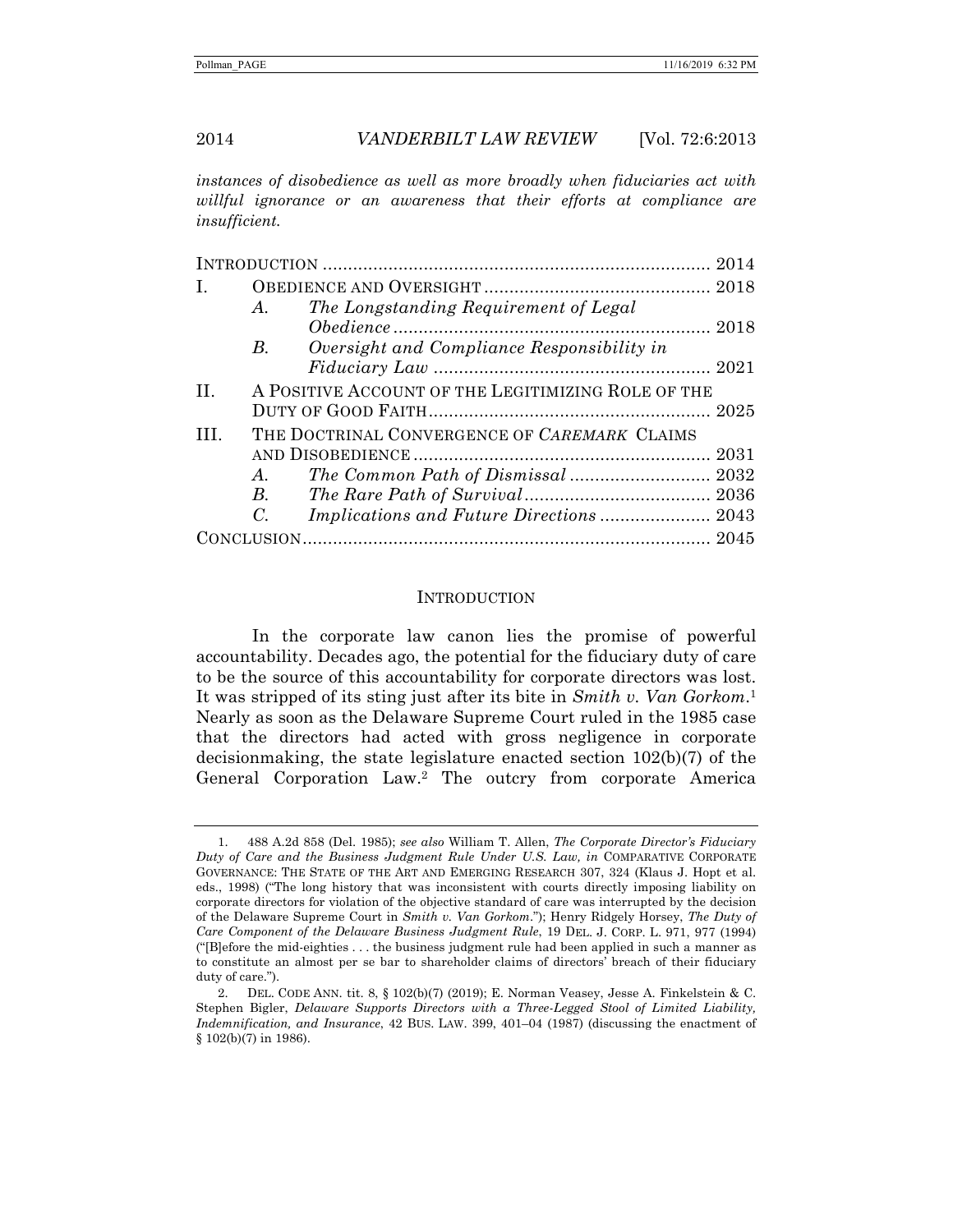demanded this response—corporations were given the freedom to put exculpatory provisions in their charters eliminating the personal liability of directors for monetary damages for breach of the duty of care.3 Corporate directors could thereafter rest easy knowing that absent fraud, bad faith, or self-dealing, they would rarely, if ever, pay out of pocket for harming the corporation, even if their service had been far less than perfect.4

But the potential for corporate accountability through fiduciary duty law was not entirely extinguished. Setting aside traditional duty of loyalty issues such as self-dealing, the duty of good faith remained as a potential mechanism for accountability that could not be exculpated. Two aspects of the duty of good faith—obedience and oversight—soon came into sharper focus through a series of cases that joined *Smith v. Van Gorkom* in the corporate law canon: *In re Caremark International Inc*.;5 *In re Walt Disney Co.*;6 and *Stone v. Ritter*.7

Through these cases, the Delaware courts established a claim for what became known as *Caremark* liability, which involves an utter failure to implement an information and reporting system to allow the board to monitor the legal compliance of the corporation or a conscious failure to monitor its operations.<sup>8</sup> A successful claim requires showing that "the directors knew that they were not discharging their fiduciary obligations"—that is, a "conscious disregard" of their oversight responsibilities, which implicates the duty of good faith.9 Further, the Delaware Supreme Court clarified that a breach of the duty of good faith can also be shown in any instance in which the fiduciary acts

<sup>3</sup>*. See*, *e.g.*, Roberta Romano, *Corporate Governance in the Aftermath of the Insurance Crisis*, 39 EMORY L.J. 1155, 1160 (1990) ("A little over a year after the [D&O insurance] crisis began, Delaware enacted a statute permitting corporations to eliminate their directors' liability for monetary damages for breaching their duty of care."); Leo E. Strine, Jr., Lawrence A. Hamermesh, R. Franklin Balotti & Jeffrey M. Gorris, *Loyalty's Core Demand: The Defining Role of Good Faith in Corporation Law*, 98 GEO. L.J. 629, 660–61 (2010) ("Fear that verdicts like *Van Gorkom* could be common drove up directors and officers liability insurance costs and gave directors reason to be concerned about service. Section  $102(b)(7)$  was the General Assembly's answer to that problem.").

<sup>4</sup>*. See* Bernard Black, Brian Cheffins & Michael Klausner, *Outside Director Liability*, 58 STAN. L. REV. 1055, 1063–64 (2006) (finding that from 1980 to 2005 outside directors of public companies made out-of-pocket payments in only thirteen cases); Lawrence A. Hamermesh, *Why I Do Not Teach* Van Gorkom, 34 GA. L. REV. 477, 490 (2000) ("Charter provision enabling statutes like Delaware's section 102(b)(7), moreover, have been almost universally implemented by corporations to which such laws apply.").

 <sup>5.</sup> *In re* Caremark Int'l Inc. Derivative Litig., 698 A.2d 959 (Del. Ch. 1996).

 <sup>6.</sup> *In re* Walt Disney Co. Derivative Litig., 906 A.2d 27 (Del. 2006).

 <sup>7. 911</sup> A.2d 362 (Del. 2006).

<sup>8</sup>*. Id.* at 370.

<sup>9</sup>*. Id.*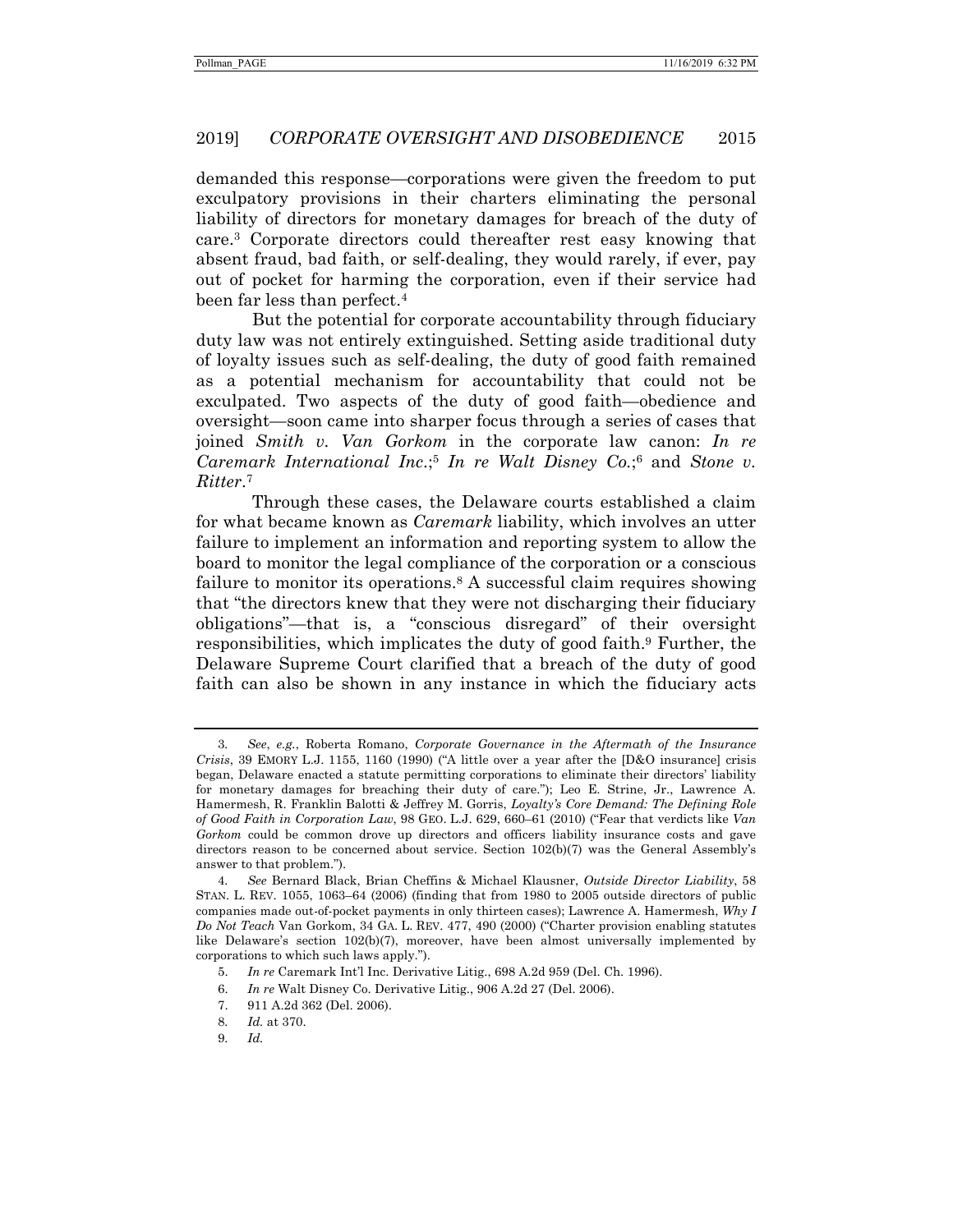with a purpose other than advancing the best interests of the corporation, intentionally disregards duties, or intends to violate positive law.10 As part of the fiduciary duty of loyalty, claims of bad faith cannot be exculpated.<sup>11</sup>

Over a decade has passed since these landmark decisions, and with virtually no cases going to trial and resulting in liability, scholars have puzzled over whether *Caremark* oversight responsibility is a "practical irrelevance"12 or only "soft law."13 And, despite a constant stream of media headlines exposing corporate illegality, shareholder suits successfully holding directors liable for breaking the law are extremely rare.14 This state of affairs raises the question of what it means to have the potential for corporate accountability lodged within the duty of good faith but almost never brought to fruition in terms of trial liability.

This Article offers a two-fold answer to this question—a descriptive theory of the purpose of the obedience and oversight duties in corporate law, and a functional account of how they are applied in practice. First, this Article argues that the fidelity to external law required by the duty of good faith largely serves a legitimizing role for corporate law.15 Shareholders cannot be counted on to police corporate illegality, and oversight failures may rarely rise to the level of conscious disregard. The fiduciary duty of good faith is neither irrelevant nor toothless, however—it embeds a safety valve for public policy in the obligations of fiduciaries that cannot be eliminated. Expressing legal compliance and oversight obligations within corporate law acknowledges societal interests in the rule of law and preserves the ability of courts to flexibly respond to particularly

<sup>10</sup>*. Id.* at 369–70; *In re Walt Disney Co.*, 906 A.2d at 67.

<sup>11</sup>*. Stone*, 911 A.2d at 367, 369–70.

 <sup>12.</sup> Mercer Bullard, Caremark*'s Irrelevance*, 10 BERKELEY BUS. L.J. 15, 43 (2013); *see also* Charles M. Elson & Christopher J. Gyves, In re Caremark*: Good Intentions, Unintended Consequences*, 39 WAKE FOREST L. REV. 691, 692 (2004) (characterizing *Caremark* as "an empty triumph of form over substance").

 <sup>13.</sup> Claire A. Hill, Caremark *as Soft Law*, 90 TEMP. L. REV. 681, 682, 697 (2018) (arguing that *Caremark* has "considerable, albeit soft force").

<sup>14</sup>*. See* Elizabeth Pollman, *Corporate Disobedience*, 68 DUKE L.J. 709, 756 (2019) ("Despite widespread corporate illegality, there are few modern cases in which shareholders have successfully held directors liable for breaking the law."); *see also* KENT GREENFIELD, THE FAILURE OF CORPORATE LAW: FUNDAMENTAL FLAWS AND PROGRESSIVE POSSIBILITIES 75 (2006) ("[T]here is not a single, modern case that holds directors liable to shareholders just because the directors or the corporation broke the law."); Norwood P. Beveridge, *Does the Corporate Director Have a Duty Always to Obey the Law?,* 45 DEPAUL L. REV. 729, 732 (1996) ("[T]here is no such thing as a corporation . . . in compliance with law; rather, there are only corporations (and businesses) out of compliance with law to varying degrees. Despite that fact, there are no modern cases holding directors liable to shareholders for breaking the law.").

<sup>15</sup>*. See infra* Part II.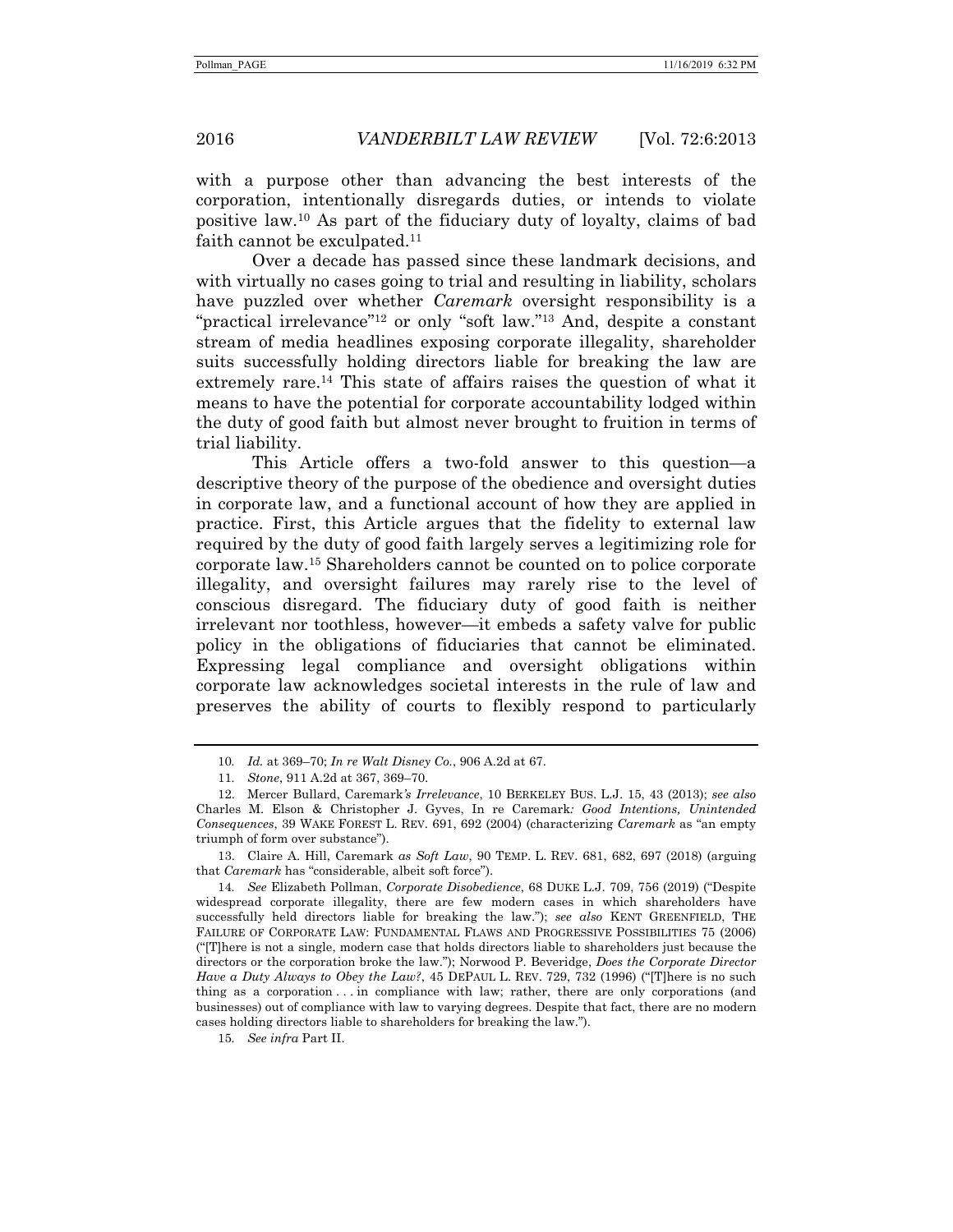salient and egregious violations of public trust, should they arise, without upending case law developed over decades.

Second, this Article examines the body of Delaware law concerning the oversight and obedience aspects of the duty of good faith and argues that they have become functionally linked.<sup>16</sup> Corporate law takes legal obedience as a strict requirement, and the *Caremark* doctrine creates a mandate for the board to put in place and monitor some system of compliance, but beyond this minimal threshold courts have not policed the effectiveness of oversight. Rather, the potential for oversight liability through fiduciary duty doctrine arises in the limited context of an utter failure to implement a board-level monitoring and reporting system or when fiduciaries flout, violate, or ignore laws with a level of scienter that rises to conscious disregard or intent. In practice, Delaware courts have prioritized giving directors broad latitude to take business risk by drawing a line at legal risk, despite the possibility that both types of activity could create social value or harm depending on the circumstances.17 Moreover, examining Delaware case law reveals that courts have stringently reviewed the pleadings for *Caremark* claims, requiring particularized factual allegations of conscious disregard that resembles intent to violate the law or acquiescence in misconduct. With limited exception, the handful of Delaware cases alleging *Caremark* claims that have survived motions to dismiss involved particularized allegations of a complete lack of board oversight or egregious disobedience—in circumstances in which the corporation was allegedly engaged in pervasive wrongdoing, when facts supported an inference that directors were complicit in fraudulent business models or deceiving regulators, and when rogue corporations expressed disagreement with underlying laws.

Bringing together these threads of discussion, this Article's analysis concludes with the observation that corporate law's publicregarding commitment to the rule of law supports accountability in these instances of disobedience as well as more broadly when fiduciaries act with willful ignorance or an awareness that their efforts at compliance are insufficient. Knowing action or inaction that does not further lawful business is inconsistent with the dictates of corporate law. Although derivative litigation is often an imperfect tool for corporate accountability and drawing a line between business and legal risk is debatable from a social welfare perspective, the doctrinal

<sup>16</sup>*. See infra* Section III.A.

<sup>17</sup>*. See infra* Section III.B.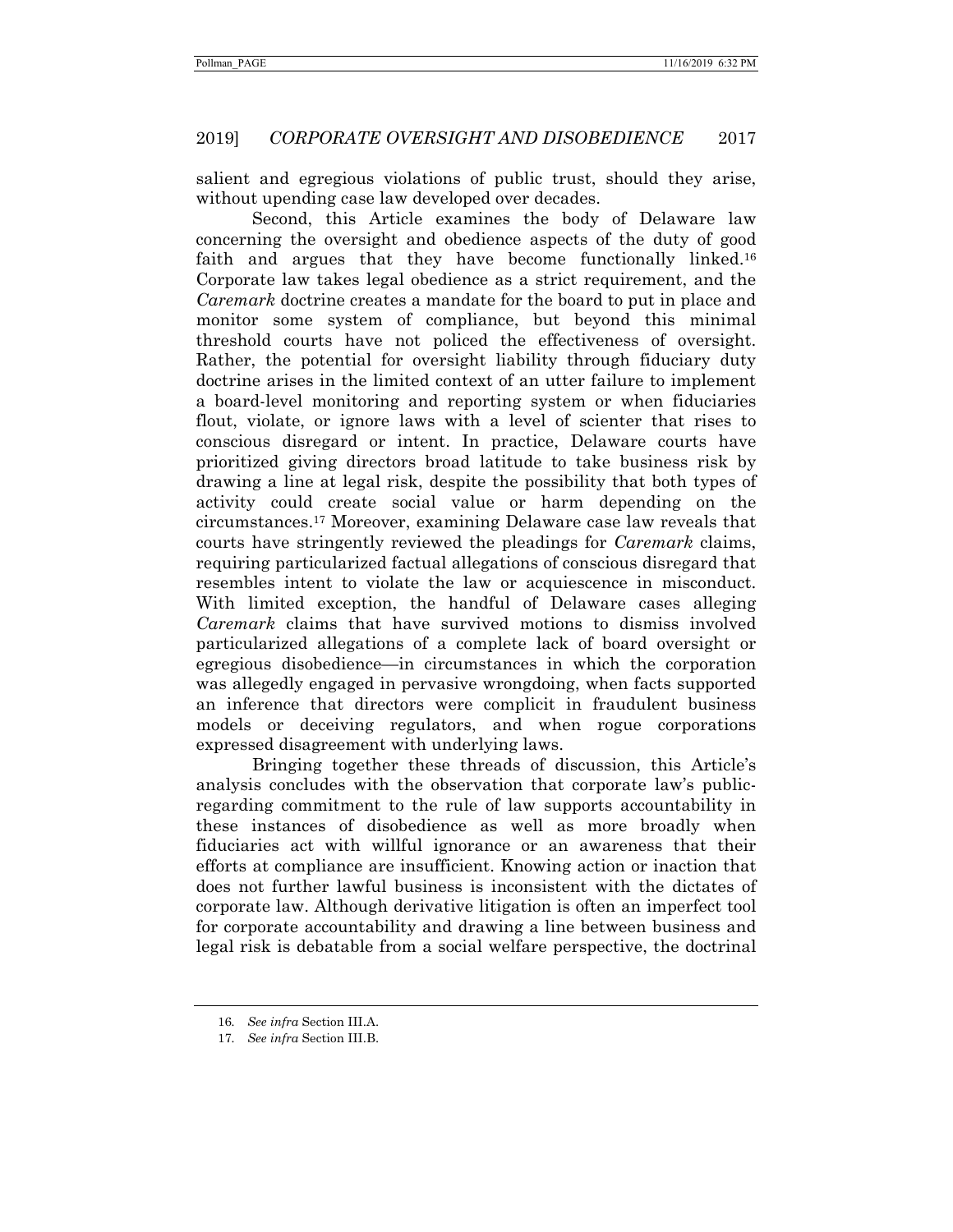foundations exist for a robust understanding of the obligations of oversight and obedience.

This Article proceeds as follows. Part I provides background on the fiduciary duty doctrines of legal obedience and oversight. Part II looks to the content and structure of the duty of good faith, and specifically the obedience and oversight obligations, to evince a positive theory of the role of these obligations within corporate law. It argues that evolving statutory law and fiduciary duty jurisprudence have recognized that these obligations cannot be eliminated because they preserve a safety valve for protecting public policy, which springs from the same source as corporate charters—the state. The obedience and oversight aspects of the duty of good faith serve to legitimize corporate law. Part III provides a descriptive account of the doctrines in practice, showing that *Caremark* and its progeny set forth a minimum threshold for establishing and maintaining a compliance system at the board level, after which the possibility of liability arises once conduct enters a zone of disobedience. The Part concludes with observations about the implications of this doctrinal trend.

#### I. OBEDIENCE AND OVERSIGHT

State corporate law expresses fidelity to legal compliance through dual requirements of obedience and oversight. The obligation of obedience concerns the corporation itself, which must serve a "lawful purpose," and its directors, who have fiduciary duties that prohibit them from acting with the intention of violating the law. The obligation of oversight concerns the monitoring function of the board of directors to ensure the legal compliance of actors within the corporation. This Part examines both of these obligations in turn, laying the groundwork for exploring their underlying purpose in theory and function in practice.

### *A. The Longstanding Requirement of Legal Obedience*

An endless variety of businesses may organize through the corporate form, but as a matter of fundamental principles, they are all required to engage in only lawful conduct. Corporate statutes enshrine this prime directive of obedience.18 For example, section 101(b) of the Delaware General Corporation Law provides: "A corporation may be incorporated or organized under this chapter to conduct or promote

 <sup>18.</sup> Strine et al., *supra* note 3, at 649.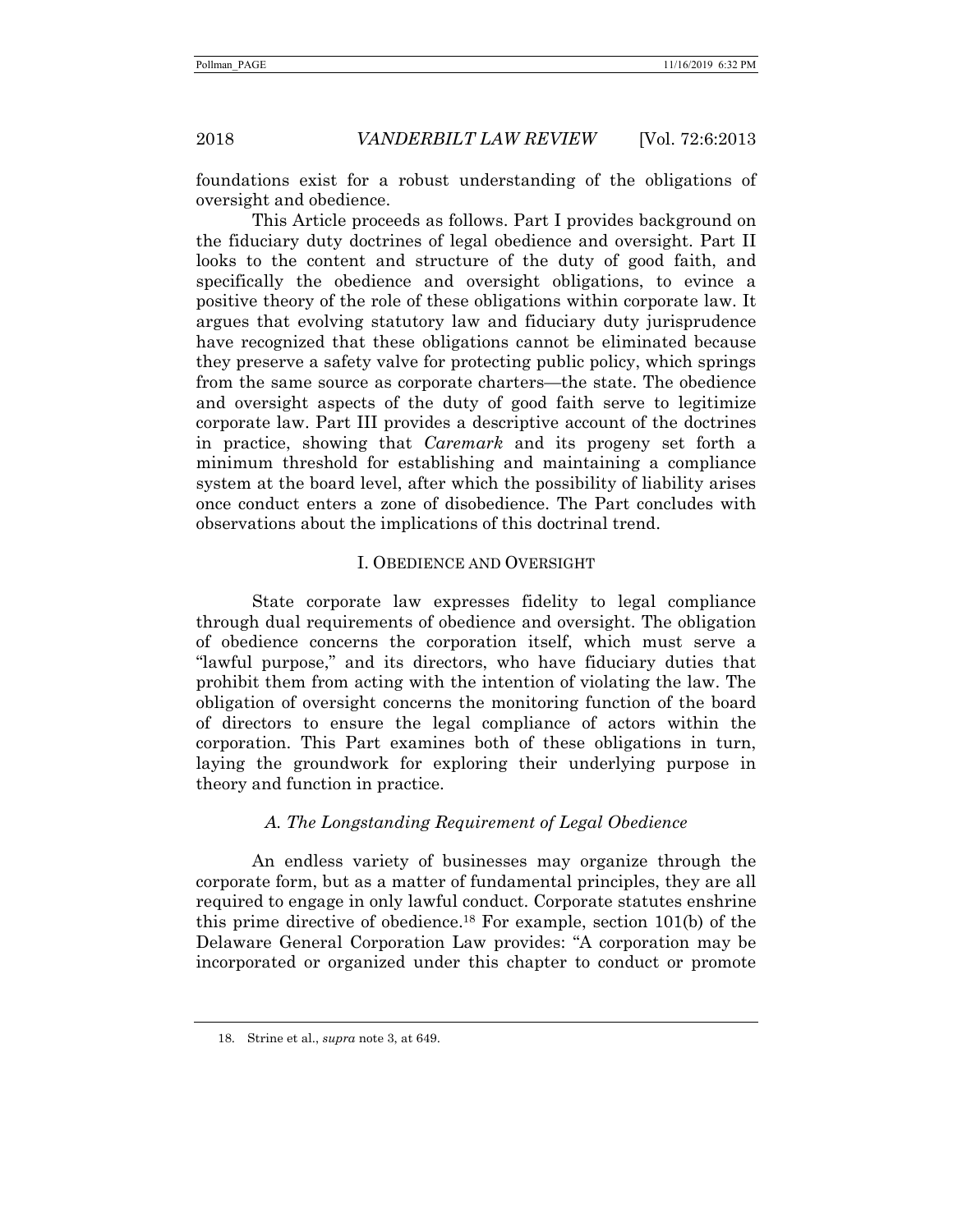any lawful business or purposes, except as may otherwise be provided by the Constitution or of the law of this State."19

As I have observed elsewhere, this statutory requirement "of lawful conduct can be understood in historical context and as a function of the basic fact that it is only through government-granted charters that corporations exist."20 Until the mid-nineteenth century, state legislatures chartered corporations through special acts for specifically authorized activity.<sup>21</sup> It logically follows from the government grant of a corporate charter that the provision of power was limited to the confines of state-imposed legal boundaries.<sup>22</sup> Further, when states adopted general incorporation statutes, the specification of a particular business purpose in the charter was liberalized, but the requirement of lawful conduct remained.23 And, although corporate statutes typically refer to the granting of charters for a lawful purpose, courts and commentators have generally interpreted this language to broadly refer to an ongoing obligation of lawful business operation.<sup>24</sup>

Following this statutory requirement, longstanding judicial practice dictates that deference is not accorded to fiduciaries who

22*. See* Gregory A. Mark, Comment, *The Personification of the Business Corporation in American Law*, 54 U. CHI. L. REV. 1441, 1452 (1987) ("That a corporation derived its powers from the sovereign was inherent in the contractual conception of the grant theory. The government granted nothing unless it agreed to the objects of the proposed corporation.").

23*. See* E. Merrick Dodd, Jr., *Statutory Developments in Business Corporation Law, 1886- 1936*, 50 HARV. L. REV. 27, 29 (1936):

Financial institutions and railroads were generally regarded as requiring special treatment, but the earlier manufacturing corporation acts tended to evolve, either by the inclusion of other types of corporations or by the insertion of a provision for the formation of corporations for any lawful purpose other than those specifically excepted, into substantially what we know today as business corporation acts.

On the topic of illegality and the ultra vires doctrine, see Kent Greenfield, *Ultra Vires Lives! A Stakeholder Analysis of Corporate Illegality (With Notes on How Corporate Law Could Reinforce International Law Norms)*, 87 VA. L. REV. 1279, 1314 (2001) ("During the height of the ultra vires doctrine, a corporation's illegal activities were considered a subset of the larger category of ultra vires activities. In no sense were corporations considered as having the authority to perform illegal activities, even when performed to advance the interest of the firm."); and Alan R. Palmiter, *Duty of Obedience: The Forgotten Duty*, 55 N.Y.L. SCH. L. REV. 457, 460 (2011) ("[T]he original ultra vires doctrine not only set the boundaries of corporate power as established by corporate norms, it also recognized that the corporation is powerless to violate non-corporate norms—that is, external law.").

24. Pollman, *supra* note 14, at 721.

 <sup>19.</sup> DEL. CODE ANN. tit. 8, § 101(b) (2019).

 <sup>20.</sup> Pollman, *supra* note 14, at 719.

 <sup>21.</sup> JAMES WILLARD HURST, THE LEGITIMACY OF THE BUSINESS CORPORATION IN THE LAW OF THE UNITED STATES 1780-1970, 14–17 (1970); Robert B. Thompson, *Why New Corporate Law Arises: Implications for the Twenty-First Century*, *in* THE CORPORATE CONTRACT IN CHANGING TIMES: IS THE LAW KEEPING UP? 3, 5–6 (Steven Davidoff Solomon & Randall Stuart Thomas eds., 2019).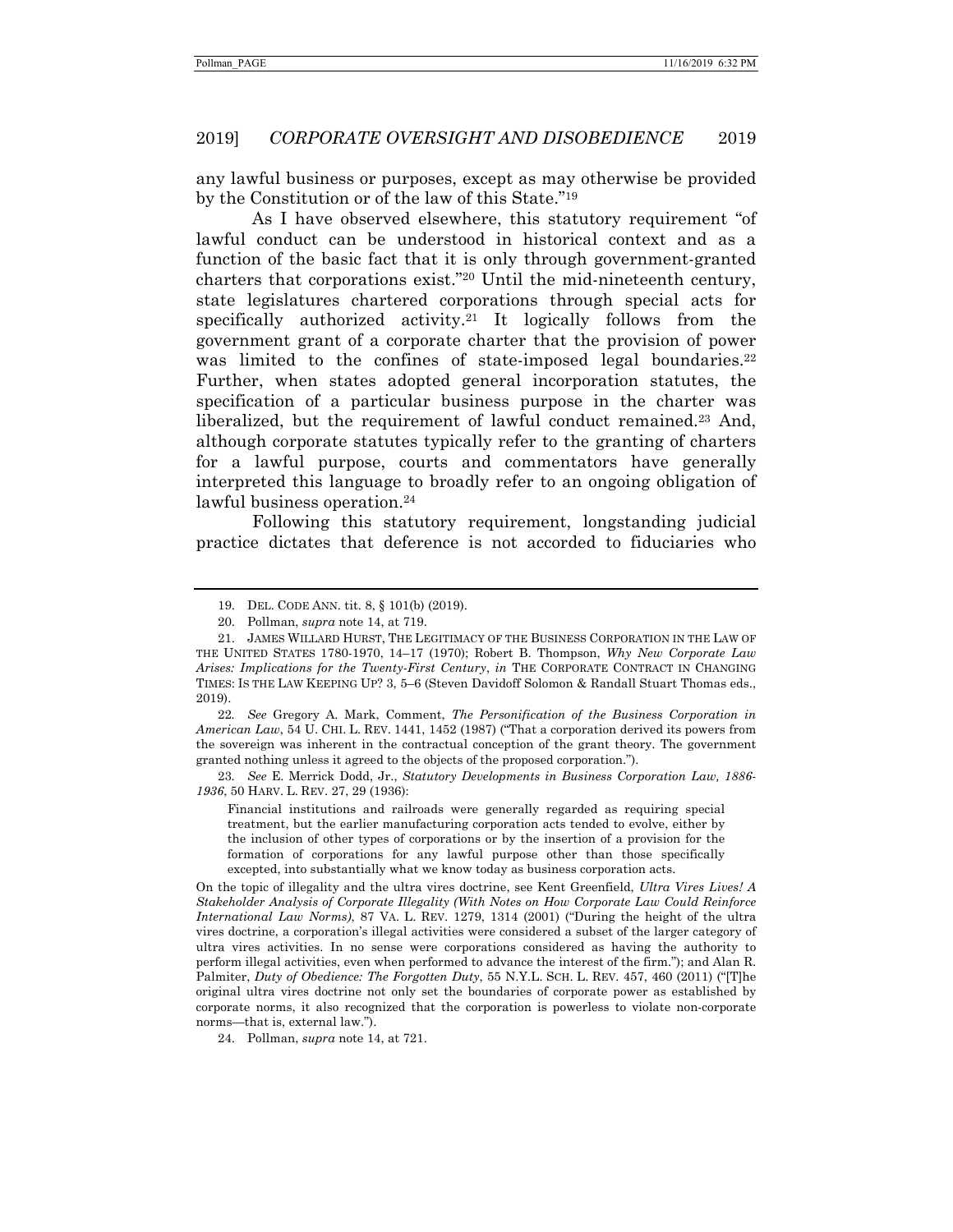direct the corporation to violate the law. As a doctrinal matter, over a century of case law provides that corporate directors and officers who engage in unlawful conduct on behalf of the corporation do not receive business judgment rule protection.25 Courts have explained that "a fiduciary may not choose to manage an entity in an illegal fashion, even if the fiduciary believes that the illegal activity will result in profits for the entity."26

In 2006, in the landmark case of *In re Walt Disney Co.*, the Delaware Supreme Court clarified how this deep-rooted requirement of legal obedience fits within the framework of fiduciary duties.27 Plaintiff shareholders in the derivative suit challenged an "unfortunate hiring decision at Disney"28 that had resulted in a \$130 million severance package paid to a senior executive upon his termination after little more than a year of work at the company.29 As the Disney charter had a director exculpation provision pursuant to section 102(b)(7), any liability for the breach of the duty of care was foreclosed. This left only claims of waste—easily disposed of by the court—and breach of the duty of good faith, since no traditional duty of loyalty issue was implicated in the context of independent decisionmaking.30 Acknowledging the duty to act in good faith had played a prominent role in the plaintiff-shareholders' case and was an area of corporate fiduciary law "up to this point relatively uncharted,"

<sup>25</sup>*. See, e.g.*, Miller v. AT&T, 507 F.2d 759, 762 (3d Cir. 1974) (holding that shareholders had stated a claim for breach of fiduciary duty arising from the alleged violation of federal campaign finance law and noting the business judgment rule "cannot insulate the defendant directors from liability if they did in fact breach [a statutory prohibition], as plaintiffs have charged"); Roth v. Robertson, 118 N.Y.S. 351, 354 (N.Y. Sup. Ct. 1909) (sustaining recovery from a director who used corporate funds to bribe individuals who had threatened to complain about the corporation operating in violation of the state's Sunday closing laws).

 <sup>26.</sup> Metro Commc'n Corp. BVI v. Advanced Mobilecomm Techs. Inc., 854 A.2d 121, 131 (Del. Ch. 2004); *see also* Guttman v. Huang, 823 A.2d 492, 506 n.34 (Del. Ch. 2003) ("[O]ne cannot act loyally as a corporate director by causing the corporation to violate the positive laws it is obliged to obey.").

 <sup>27. 906</sup> A.2d 27 (Del. 2006). For a tracing of the historical shift of treating obedience as an issue of corporate power "to limit the corporation to those activities envisioned first by the legislature and later by shareholders" to fiduciary duty related to "compliance with noncorporate legal norms," see Palmiter, *supra* note 23, at 462–64, 474.

<sup>28</sup>*. In re Walt Disney Co.*, 906 A.2d at 36.

<sup>29</sup>*. Id.* at 35.

<sup>30</sup>*. See* Strine et al., *supra* note 3, at 692:

Prevented from arguing a breach of the duty of care, . . . plaintiffs' lawyers saw an opportunity to reframe the debate and argue that the independent directors had approved a transaction in bad faith, and to push judges to treat directorial behavior that appeared to be less adroit and diligent than was reasonable as indicative of bad faith.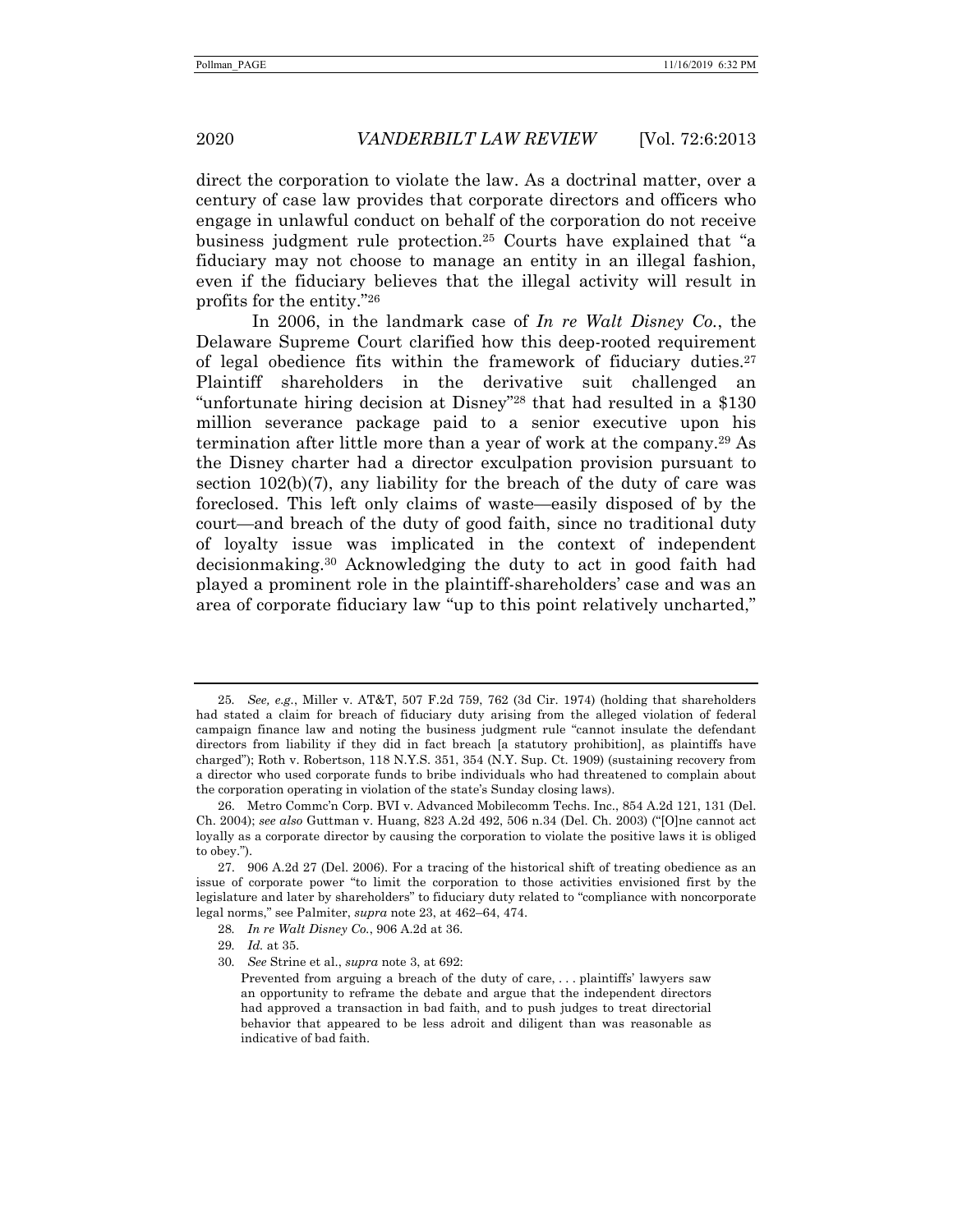# the court took the opportunity to provide "conceptual guidance to the corporate community."31 It explained:

[T]he universe of fiduciary misconduct is not limited to either disloyalty in the classic sense (*i.e.*, preferring the adverse self-interest of the fiduciary or of a related person to the interest of the corporation) or gross negligence. Cases have arisen where corporate directors have no conflicting self-interest in a decision, yet engage in misconduct that is more culpable than simple inattention or failure to be informed of all facts material to the decision. To protect the interests of the corporation and its shareholders, fiduciary conduct of this kind, which does not involve disloyalty (as traditionally defined) but is qualitatively more culpable than gross negligence, should be proscribed. A vehicle is needed to address such violations doctrinally, and that doctrinal vehicle is the duty to act in good faith.  $^{32}$ 

Further, the court clarified that a fiduciary could breach the duty to act in good faith in a variety of ways, including through acts of legal disobedience:

A failure to act in good faith may be shown, for instance, where the fiduciary intentionally acts with a purpose other than that of advancing the best interests of the corporation, where the fiduciary acts with the intent to violate applicable positive law, or where the fiduciary intentionally fails to act in the face of a known duty to act, demonstrating a conscious disregard for his duties.33

After *In re Walt Disney Co.*, acting with intent to violate the law was clearly proscribed as a breach of the duty of good faith, stamped with the moral judgment of being more culpable than gross negligence and out of bounds for exculpation.<sup>34</sup> In sum, as a matter of Delaware corporate law, both the statute and case law from the highest arbiter have required legal obedience, without qualification or exceptions, as an "essential bottom-line requirement."35

#### *B. Oversight and Compliance Responsibility in Fiduciary Law*

Moving to a relatively more modern area of doctrinal development, the starting point for tracing the evolution of Delaware's oversight jurisprudence is, by common practice, the 1963 case *Graham v. Allis-Chalmers Manufacturing Co*.36 The derivative action alleged that the directors of Allis-Chalmers had breached their fiduciary duties by failing to prevent violations of federal antitrust laws by the

<sup>31</sup>*. In re Walt Disney Co.*, 906 A.2d at 64.

<sup>32</sup>*. Id.* at 66.

<sup>33</sup>*. Id.* at 67.

<sup>34</sup>*. See* Edward B. Rock, *Saints and Sinners: How Does Delaware Corporate Law Work?*, 44 UCLA L. REV. 1009, 1016 (1997) (describing Delaware judicial opinions that describe legal standards of conduct as "corporate law sermons").

 <sup>35.</sup> Strine et al., *supra* note 3, at 649–50.

 <sup>36. 188</sup> A.2d 125 (Del. 1963).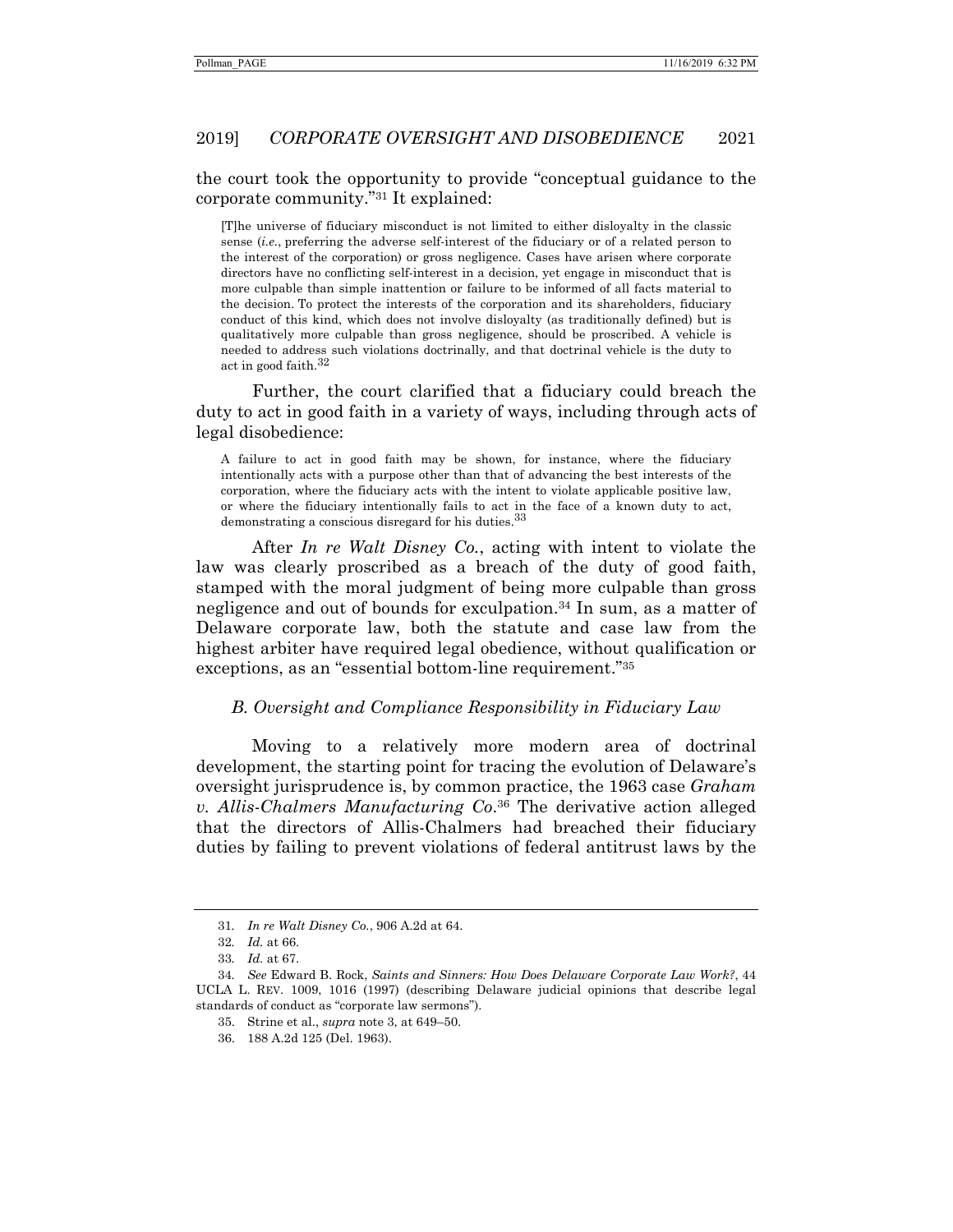corporation's employees.37 The Delaware Supreme Court found no liability on the facts, holding that "absent cause for suspicion there is no duty upon the directors to install and operate a corporate system of espionage to ferret out wrongdoing which they have no reason to suspect exists."38

Three decades later, the Delaware Court of Chancery reassessed this precedent in the case that became synonymous with oversight responsibility: *In re Caremark International Inc*.39 The story began in 1994 when the federal government indicted Caremark for violating the Anti-Referral Payments Law, a statute prohibiting healthcare businesses from paying doctors and other providers for referring Medicare or Medicaid patients.<sup>40</sup> By mid-1995, Caremark settled the federal litigation by pleading guilty to mail fraud, paying criminal fines, and entering into a monetary settlement for civil claims.41 Together with settlement payments for related private party litigation, the company paid \$250 million in total to resolve the claims regarding its improper business practices.42

Subsequently, Caremark shareholders brought derivative suits against the board, seeking to hold the members individually liable for the losses suffered by the corporation.<sup>43</sup> The suits ended in a settlement agreement, which provided for no monetary liability but created a plan designed to ensure legal compliance going forward.44 All that was before the Delaware Court of Chancery in 1996 was judicial approval of the settlement, which was deemed fair and reasonable to the class. Chancellor William Allen did not let the moment pass unnoticed, however, and seeded into the opinion's dicta the notion that an altogether different claim than negligent decisionmaking had been at stake. Invoking *Graham*, the opinion observed evolving regulatory trends at the time, such as the increasing use of criminal sanctions in federal law to ensure corporate compliance and the mitigation of sanctions under federal criminal sentencing guidelines for corporate defendants that had compliance programs in place.45 In light of these developments, the court noted it could no longer interpret *Graham* in a way that suggested a board has

<sup>37.</sup> *Id.* at 127.

<sup>38</sup>*. Id.* at 130.

 <sup>39.</sup> *In re* Caremark Int'l Inc. Derivative Litig., 698 A.2d 959 (Del. Ch. 1996).

<sup>40</sup>*. Id.* at 961–63.

<sup>41</sup>*. Id.* at 960–61.

<sup>42</sup>*. Id.*

<sup>43</sup>*. See id.* at 964.

<sup>44</sup>*. Id.* at 966.

<sup>45</sup>*. Id.* at 969–70.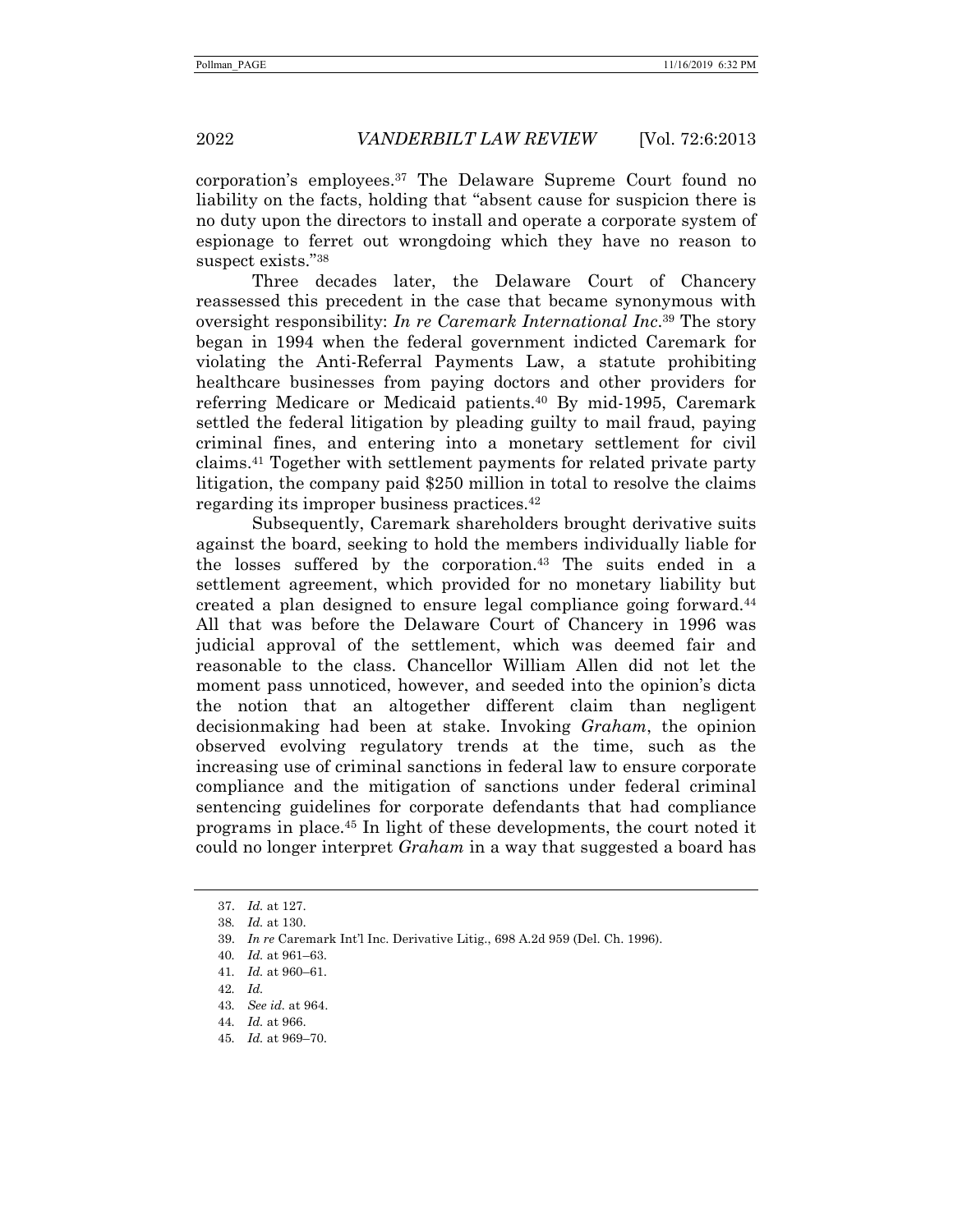no affirmative obligation to put some information and reporting system in place to monitor legal compliance.<sup>46</sup> Consequently, the court explained that in carrying out their oversight responsibility, the directors had "a duty to attempt in good faith to assure that a corporate information and reporting system, which the board concludes is adequate, exists and that failure to do so under some circumstances may, in theory at least, render a director liable for losses caused by noncompliance with applicable legal standards."<sup>47</sup>

Commenting that this basis for oversight liability "is possibly the most difficult theory in corporation law upon which a plaintiff might hope to win judgment,"48 the court opined that

plaintiffs would have to show either (1) that the directors knew or (2) should have known that violations of law were occurring and, in either event, (3) that the directors took no steps in a good faith effort to prevent or remedy that situation, and (4) that such failure proximately resulted in the losses complained of.<sup>49</sup>

Chancellor Allen concluded on the record before him that there was "essentially no evidence" of a violation—the facts did "not support the conclusion that the defendants either lacked good faith in the exercise of their monitoring responsibilities or conscientiously permitted a known violation of law . . . to occur."50

The landmark case gave rise to the notion under corporate law of a "*Caremark* claim"—alleging breach of fiduciary duty for failure to provide board oversight. And a decade later, in 2006, a pair of cases came before the Delaware Supreme Court that affirmed the validity of a *Caremark* claim, gave meaning to the fiduciary duty of good faith, and cabined it within the fiduciary duty of loyalty, which cannot be exculpated. First, as discussed above, *In re Walt Disney Co.* elucidated a variety of ways in which a fiduciary could breach the duty to act in good faith—notably including not only acting with an intent to violate positive law, but also acting with a purpose other than that of advancing the best interests of the corporation or with a conscious disregard of duties.<sup>51</sup> Second, in *Stone v. Ritter*, an oversight case involving "a classic *Caremark* claim"52 in which a bank corporation paid \$50 million in fines and penalties for violations of federal anti-

<sup>46.</sup> *Id.* at 970.

<sup>47</sup>*. Id.*

 <sup>48.</sup> *Id.* at 967.

<sup>49</sup>*. Id.* at 971.

<sup>50</sup>*. Id.* at 971–72; *see also* Hillary A. Sale, *Monitoring* Caremark*'s Good Faith*, 32 DEL. J. CORP. L. 719 (2007) (discussing the *Caremark* opinion and its implications for the development of corporate law and governance).

 <sup>51. 906</sup> A.2d 27, 67 (Del. 2006).

 <sup>52.</sup> Stone v. Ritter, 911 A.2d 362, 364 (Del. 2006).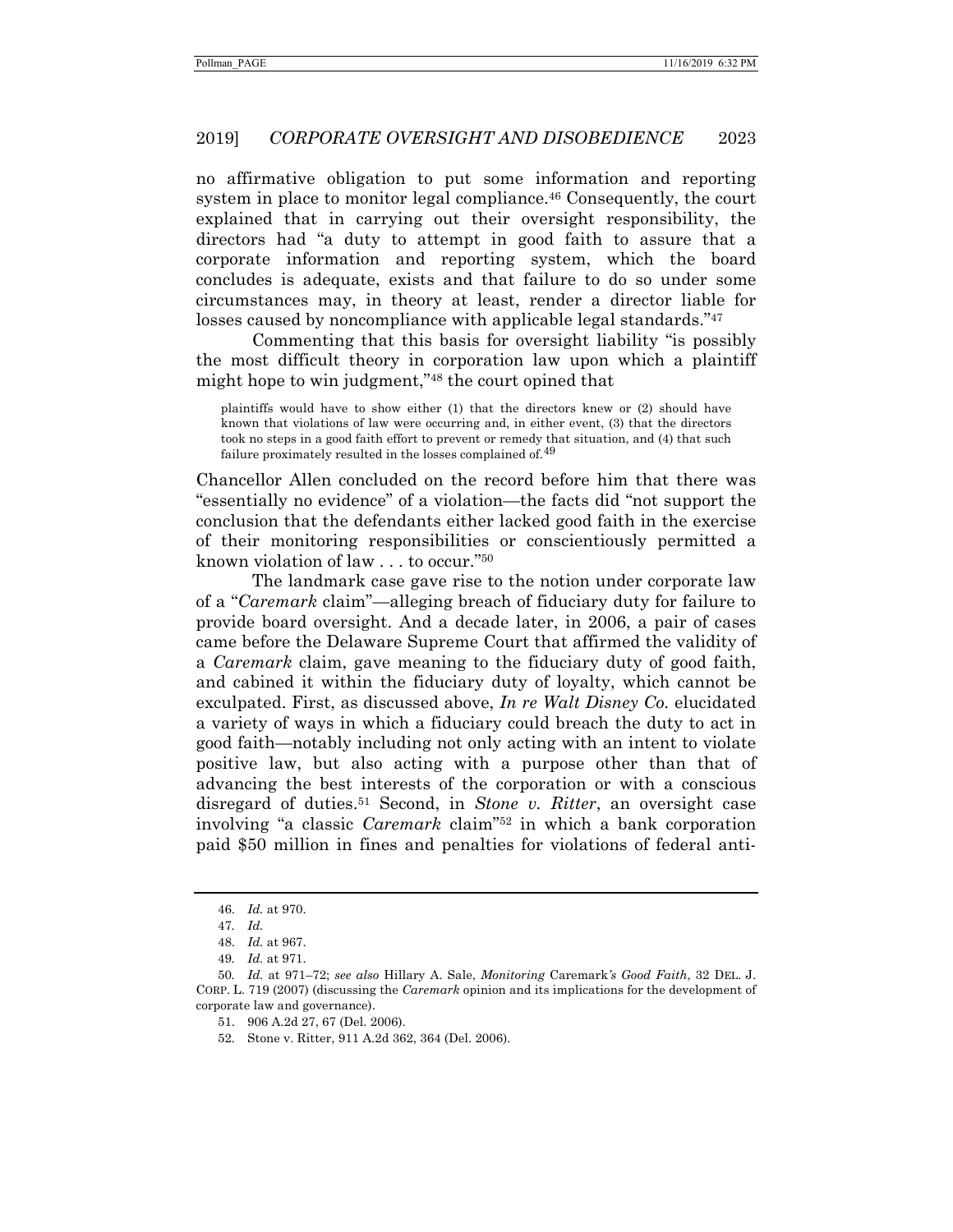money laundering regulations, the court explained that the previous articulation of director oversight liability was valid and required a showing of scienter constituting bad faith.<sup>53</sup>

Specifically, the *Stone* court held that "the necessary conditions predicate for director oversight liability" include showing either "(a) the directors utterly failed to implement any reporting or information system or controls; *or* (b) having implemented such a system or controls, consciously failed to monitor or oversee its operations thus disabling themselves from being informed of risks or problems requiring their attention."54 Further, "[i]n either case, imposition of liability requires a showing that the directors knew that they were not discharging their fiduciary obligations."55 Such a showing of "conscious disregard" for discharging fiduciary obligations in good faith amounts to a breach of the duty of loyalty.56

Notably, the case law has developed in the context of settlement opinions and motions to dismiss. As in *Graham* and *Caremark*, the *Stone* court found that despite significant financial loss to the corporation for the violation of criminal laws by employees, the plaintiffs had failed to plead demand futility with regard to their oversight claim against the directors.57 According to the court, the plaintiffs sought "to equate a bad outcome with bad faith" without recognizing that "good faith exercise of oversight responsibility may not invariably prevent employees from violating criminal laws, or from causing the corporation to incur significant financial liability, or both."58 Critically, "[i]n the absence of red flags, good faith in the context of oversight must be measured by the directors' actions 'to assure a reasonable information and reporting system exists' and not by second-guessing after the occurrence of employee conduct that results in an unintended adverse outcome."59

A small number of cases involving *Caremark* claims have survived motions to dismiss. In *Marchand v. Barnhill*, for example, the Delaware Supreme Court applied the standard articulated in *Stone* and found that the plaintiffs had successfully pled

<sup>53.</sup> *Id.* at 370–73.

<sup>54</sup>*. Id.* at 370 (emphasis in original).

<sup>55</sup>*. Id.* For an argument that the convergence of good faith and oversight was "one of those unfortunate marriages that leaves both sides worse off," see Stephen M. Bainbridge et al., *The Convergence of Good Faith and Oversight*, 55 UCLA L. REV. 559, 605 (2008).

<sup>56</sup>*. Stone*, 911 A.2d at 370.

<sup>57</sup>*. Id.* at 373.

<sup>58</sup>*. Id.*

<sup>59</sup>*. Id.* (quoting *In re* Caremark Int'l Inc. Derivative Litig., 698 A.2d 959, 971 (Del. Ch. 1996)).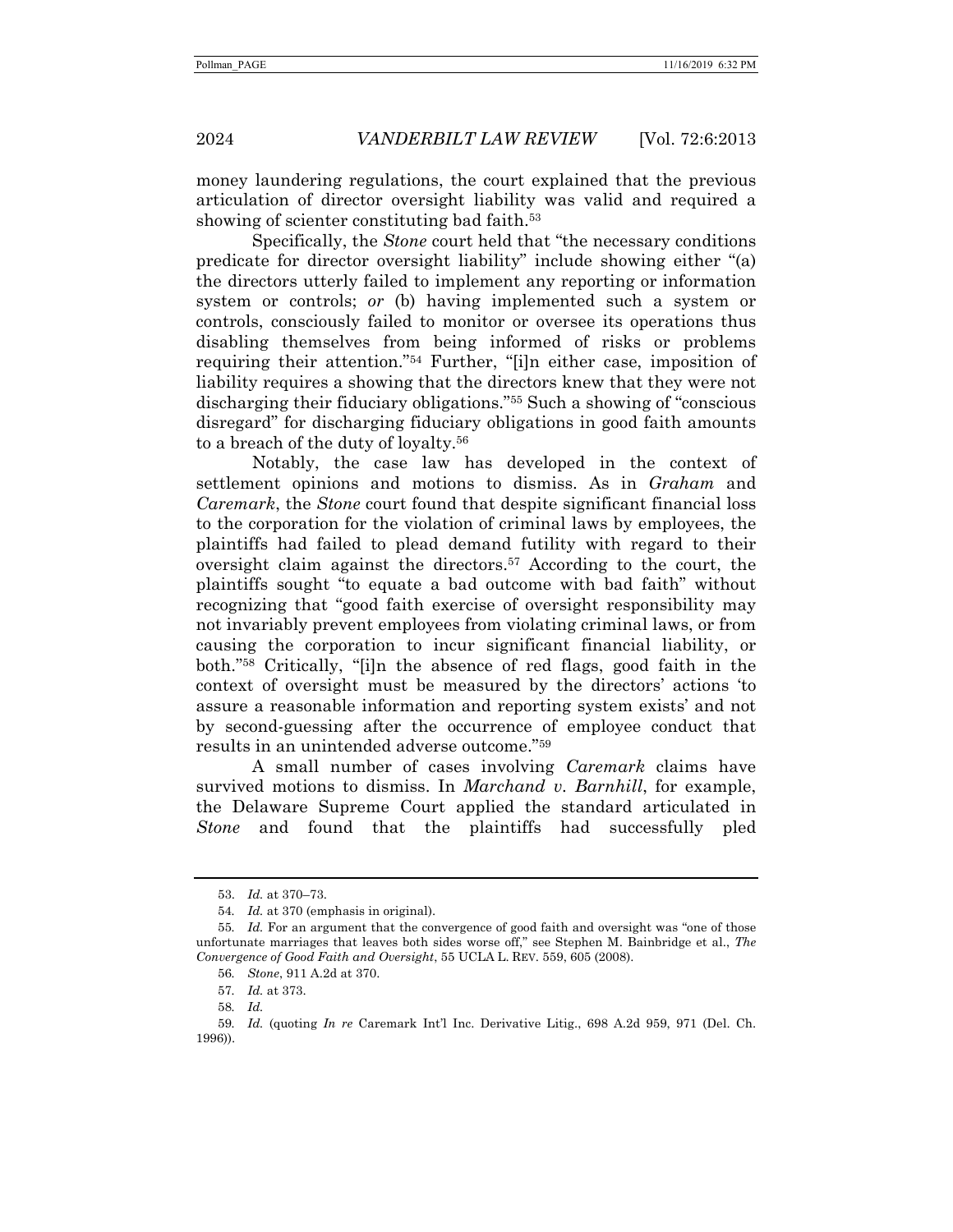particularized facts to support a claim that the board of ice cream manufacturer Blue Bell Creameries "failed to implement any system to monitor Blue Bell's food safety performance or compliance."60 In that case, the company suffered a listeria outbreak that killed three people and caused the company to recall all its products, shut down production, lay off a significant portion of its workforce, and accept a dilutive private equity financing.<sup>61</sup> As the ice cream manufacturer makes only a single product, the court noted that food safety is a central compliance issue for the company and the complaint therefore created a reasonable inference that the "dearth of any board-level effort at monitoring" was a conscious failure.<sup>62</sup> Although few cases have met the stringent standard applied at the motion to dismiss stage, the Delaware courts have consistently recognized the potential validity of claims against directors based on oversight failures.

# II. A POSITIVE ACCOUNT OF THE LEGITIMIZING ROLE OF THE DUTY OF GOOD FAITH

With this groundwork set, we can now turn to a deeper question: What is the purpose of these dual requirements of obedience and oversight? Delaware law is largely enabling—it has, "for the most part, chosen to let corporations decide what constraints, if any, they should impose on their fiduciaries."63 Corporations can eliminate monetary damages for directors stemming from a breach of the duty of care and can carve out significant aspects of the duty of loyalty through waivers of corporate opportunity doctrine.64 Yet a certain core of fiduciary duty remains mandatory, beyond the reach of private ordering, and at the heart of this is the elusive duty of good faith, which contains both obedience and oversight responsibility.

Scholars have offered wide-ranging accounts of the content and structure of the duty of good faith,<sup>65</sup> its scienter-like nature,<sup>66</sup> its

 <sup>60.</sup> Marchand v. Barnhill, 212 A.3d 805, 809 (Del. 2019).

<sup>61</sup>*. Id.* at 807.

<sup>62</sup>*. Id.* at 809.

 <sup>63.</sup> Hillary A. Sale, *Delaware's Good Faith*, 89 CORNELL L. REV. 456, 462 (2004).

 <sup>64.</sup> DEL. CODE ANN. tit. 8, §§ 102(b)(7), 122(17) (2019); *see also* Gabriel Rauterberg & Eric Talley, *Contracting Out of the Fiduciary Duty of Loyalty: An Empirical Analysis of Corporate Opportunity Waivers*, 117 COLUM. L. REV. 1075 (2017) (finding that over one thousand public corporations have adopted corporate opportunity waivers).

<sup>65</sup>*. See, e.g.*, Melvin A. Eisenberg, *The Duty of Good Faith in Corporate Law*, 31 DEL. J. CORP. L. 1, 1–2 (2006) (describing the substantive content of the duty of good faith and arguing the duty is normatively desirable); Andrew S. Gold, *The New Concept of Loyalty in Corporate Law*, 43 U.C. DAVIS L. REV. 457, 462 (2009) (discussing "the new fiduciary duty of loyalty" post-*Stone v. Ritter* that includes the duty of good faith); Robert B. Thompson, *The Short, But Interesting Life of Good Faith as an Independent Liability Rule*, 55 N.Y.L. SCH. L. REV. 543, 544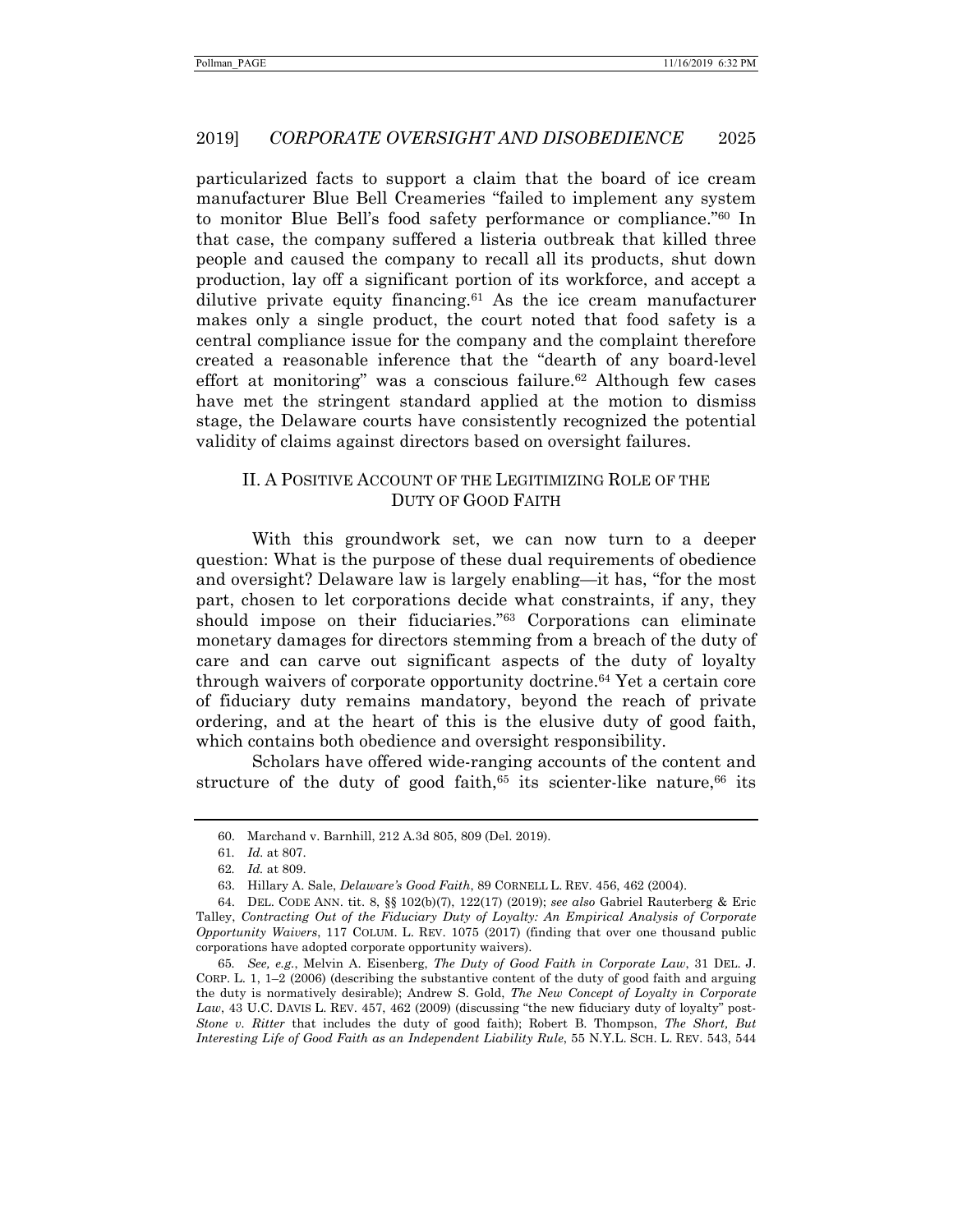rhetorical value,67 and its shortcomings.68 But little literature has highlighted that its obedience and oversight obligations serve a public function.69 The requirement of fidelity to the law aims to protect society's interests, not those of the corporation.<sup>70</sup>

This point can be evinced, as a positive matter, by the fact that directors may not, consistent with their fiduciary obligations, choose to violate the law, even if they intend to benefit the corporation or its shareholders in doing so. Delaware courts reflect this understanding, noting that "the fiduciary duty of loyalty is not limited to cases involving a financial or other cognizable fiduciary conflict of interest."71 Fiduciaries may violate the duty of loyalty even when they pursue profits for the corporation and are not acting out of selfinterest. In *Guttman v. Huang*, the chancery court explained:

The General Assembly could contribute usefully to ending the balkanization of the duty of loyalty by rewriting  $\S 102(b)(7)$  to make clear that its subparts all illustrate conduct

 66. *See* Strine et al., *supra* note 3, at 644 (describing good faith as "the state of mind required of a loyal fiduciary exercising corporate powers").

68*. See, e.g.*, Elizabeth A. Nowicki, *Not in Good Faith*, 60 SMU L. REV. 441, 491 (2007) (arguing that an "exacting definition of the phrase 'not in good faith,'" which describes nonexculpable conduct by directors, "is needed to ensure directors are held accountable"); Sale, *supra* note 63, at 482–94 (offering suggestions for the role of good faith and its application to corporate fiduciaries).

 69. Notable works to do so include Hillary A. Sale, *Fiduciary Law, Good Faith and Publicness*, *in* THE OXFORD HANDBOOK OF FIDUCIARY LAW 763 (Evan J. Criddle, Paul B. Miller & Robert H. Sitkoff eds., 2018) (discussing the relationship between the duty of good faith, the rule of law, and publicness); Donald C. Langevoort, *Cultures of Compliance*, 54 AM. CRIM. L. REV. 933, 939 (2017) (observing that the government's interest in compliance is not mainly to reduce agency costs, but rather to push corporations toward "accepting public-regarding responsibilities"); and Pollman, *supra* note 14, at 749–50 ("The statutory dictate serves not only this expressive function, but it also, quite notably, embeds society's interests into corporate  $law \ldots$ .").

 70. Pollman, *supra* note 14, at 717; *see also* PRINCIPLES OF CORPORATE GOVERNANCE: ANALYSIS & RECOMMENDATIONS § 2.01(b) (AM. LAW INST., Proposed Final Draft 1992) ("Even if corporate profit and shareholder gain are not thereby enhanced, the corporation, in the conduct of its business: (1) Is obliged, to the same extent as a natural person, to act within the boundaries set by law . . . .").

71. Stone v. Ritter, 911 A.2d 362, 370 (Del. 2006).

<sup>(2010) (</sup>examining explanations for "the rise of good faith"); Julian Velasco, *How Many Fiduciary Duties Are There in Corporate Law?*, 83 S. CAL. L. REV. 1231, 1234–35 (2010) (identifying "five different paradigms for the enforcement of fiduciary duties," including good faith, which signifies "misconduct").

 <sup>67.</sup> *See* Sean J. Griffith, *Good Faith Business Judgment: A Theory of Rhetoric in Corporate Law Jurisprudence*, 55 DUKE L.J. 1, 34 (2005) ("[C]ourts applying the good faith standard do not confine themselves to the analytics of either traditional fiduciary duty. Instead, good faith is used as a loose rhetorical device that courts can wield to find liability or enjoin actions that do not quite fit within established doctrinal categories.").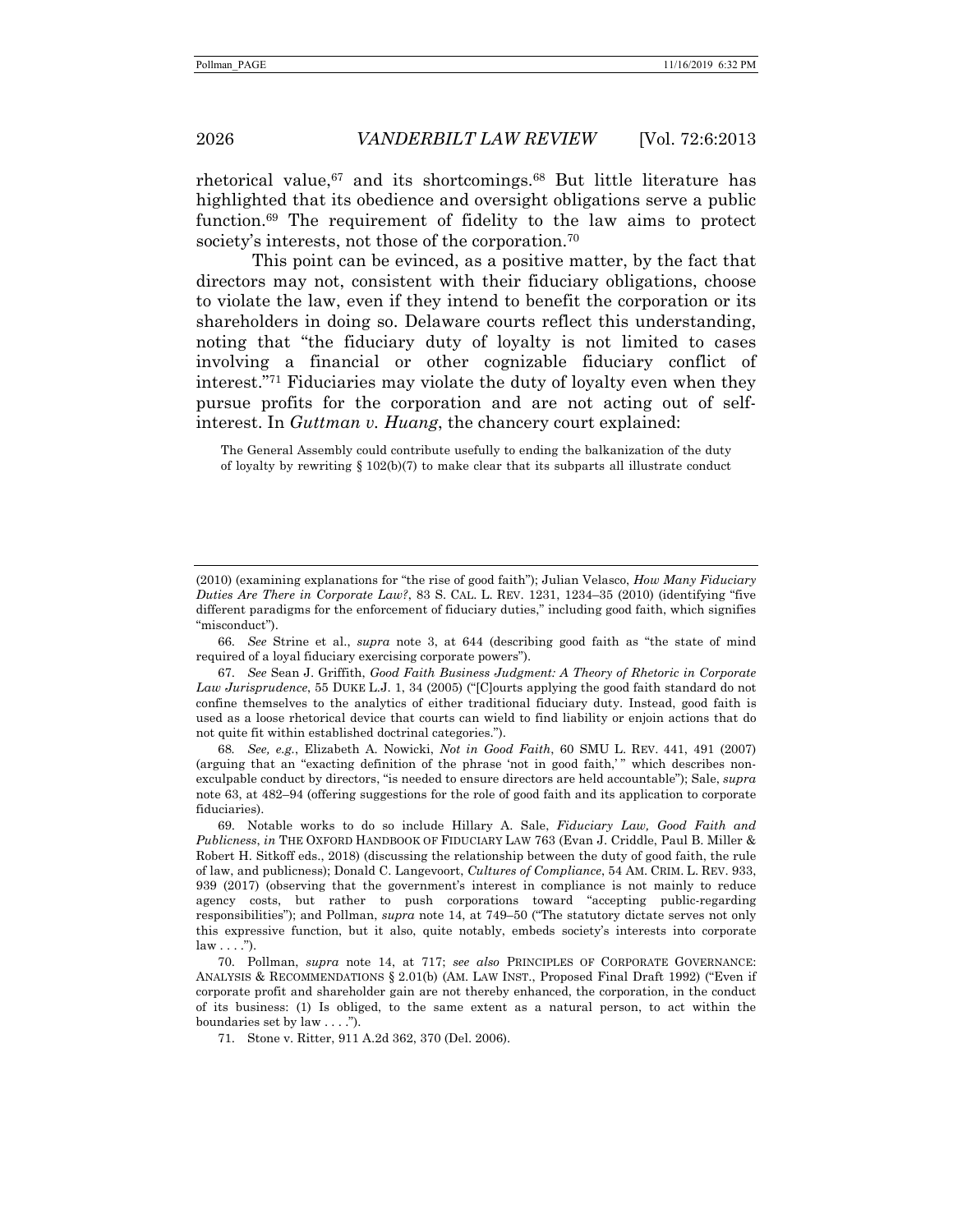that is disloyal. For example, one cannot act loyally as a corporate director by causing the corporation to violate the positive laws it is obliged to obey.<sup>72</sup>

The mode of analysis that courts apply to issues of obedience and oversight also reflects an understanding that fidelity to the law is nonnegotiable and is a requirement that aims to protect a public realm to which corporate law must subscribe, rather than to protect shareholders from agency costs.73 Case law focuses on public law obligations.74 Courts not only refrain from applying business judgment rule protection when the issue at stake involves a potential legal violation—they also do not engage in entire fairness analysis, which would look to the fiduciary's treatment of the corporation, as that is not the relevant inquiry.75 Instead, the doctrine of good faith inquires into the intent or conscious disregard of the director in making decisions concerning legality or the monitoring of unlawful conduct within the corporation.<sup>76</sup>

Further, to the extent that fidelity to the law is imposed not only through the corporate statute but also through fiduciary law, it must be lodged in a nonexculpable duty if it is to provide legitimacy and preserve the ability of courts to act in the face of egregious violations. This is the path that the legislature took in section

 <sup>72.</sup> Guttman v. Huang, 823 A.2d 492, 506 n.34 (Del. Ch. 2003); *see* Palmiter, *supra* note 23, at 458–59 (arguing for the revival of a separate fiduciary duty of obedience to "resolve much of the confusion engendered by the 'duty of good faith' " and serve as a "reminder of the corporation's exogenous effects"); *see also* Gold, *supra* note 65, at 477 (noting "the loyalty implications of a director's duty to comply with positive law are closely tied to the loyalty implications of a director's intentional failure to perform known duties").

 <sup>73.</sup> Some aspects of the fiduciary duty of good faith may serve to combat agency costs, such as the use of appropriate and adequate monitoring systems which may constrain management from engaging in legal violations for self-serving purposes. *See* Donald C. Langevoort, Caremark *and Compliance: A Twenty-Year Lookback*, 90 TEMP. L. REV. 727, 739–40 (2018) (examining how selection, promotion, and compensation decisions can influence corporate culture and risktaking); Sale, *supra* note 50, at 752 (discussing good faith and agency costs). The point here is that the aspect of good faith that is focused on legal compliance also, or perhaps primarily, serves a public purpose and legitimizing role for corporate law, as can be seen from the fact that corporate law does not tolerate illegality even when it would be profit maximizing for corporations.

<sup>74</sup>*. See* Edward B. Rock, *Adapting to the New Shareholder-Centric Reality*, 161 U. PA. L. REV. 1907, 1965–66 (2013) ("The case law articulating the 'duty to legality' seems to focus on public law obligations such as campaign finance laws, bribery, price fixing, mine safety regulations, off-label marketing of prescription drugs, and unfair labor practices." (footnotes omitted)); *see also* Frank Partnoy, *Corporations and Human Life*, 40 SEATTLE U. L. REV. 399, 418 (2017) ("[T]he focus of risk management oversight is often on considerations of regulatory violations and tort liability.").

<sup>75</sup>*. See* Eisenberg, *supra* note 65, at 29 (arguing that "limiting rules [such as the business judgment rule and entire fairness] should be and are inapplicable to conduct that violates the duty of good faith, because of the high degree of wrongfulness that such conduct involves").

 <sup>76.</sup> For an argument that mental-state inquiry such as the corporate law doctrine of good faith is the best way to identify evasive actors, see Samuel W. Buell, *Good Faith and Law Evasion*, 58 UCLA L. REV. 611 (2011).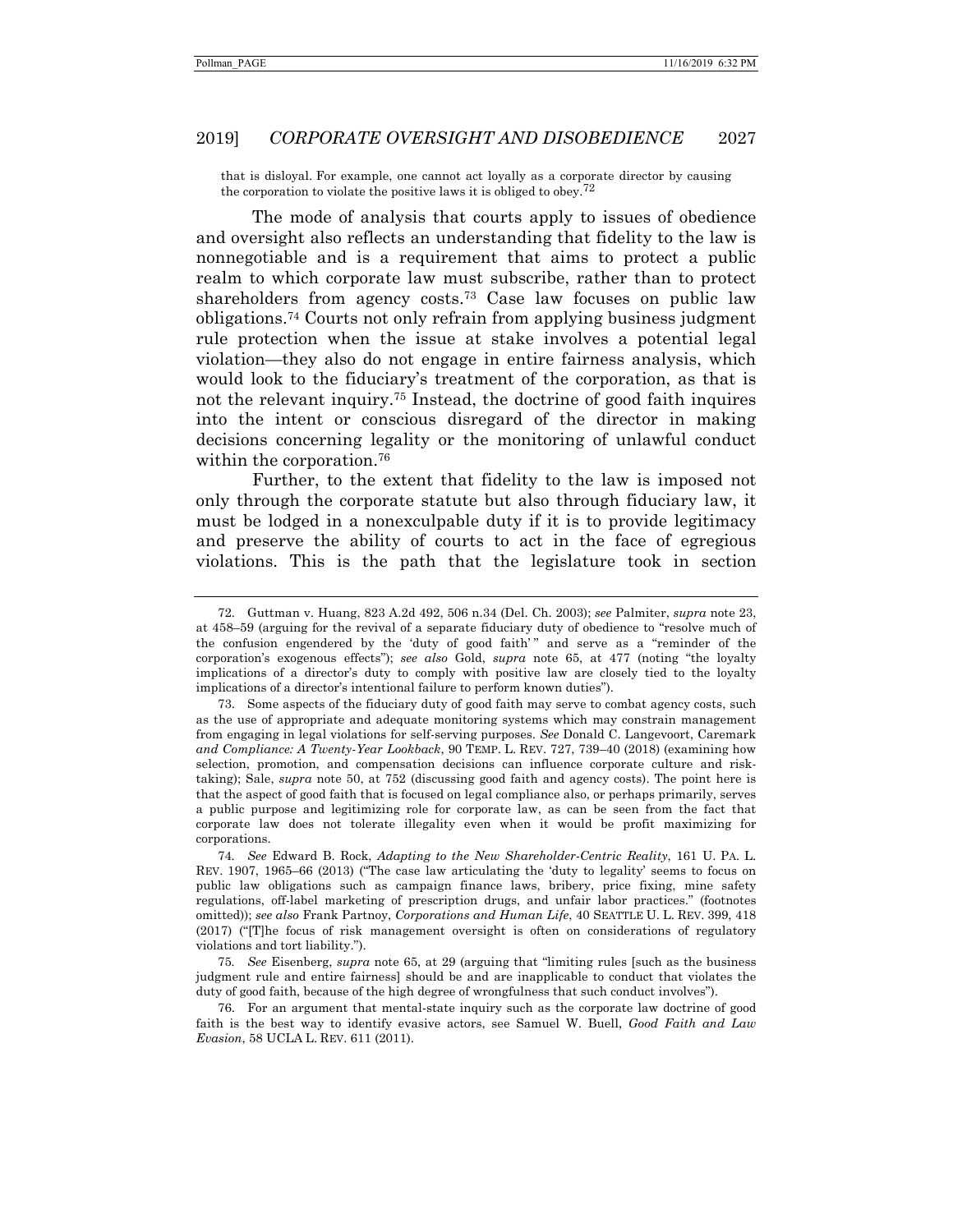102(b)(7) by carving out "acts or omissions not in good faith or which involve intentional misconduct or a knowing violation of law" and the Delaware Supreme Court followed in *In re Walt Disney Co.* and *Stone*—to do otherwise would undermine the utility of good faith to serve as a safety valve in the interest of public policy.77 In this interpretation, the obligations of obedience and oversight are mandatory not because they would likely be the subject of bargaining failure or divergence between the interests of shareholders and managers but because they allow corporate law to reflect public values and police extreme cases at the margins.78

Taking this observation a step further, by requiring legal obedience of the corporation and its directors, both in their decisionmaking capacity and in their role in establishing and maintaining an information and reporting system for compliance, we could view corporate law as acknowledging that ultimately corporations exist by grace of the state and an implicit social contract that protects public policy. Arguably, a clear way to reflect respect for this bargain underpinning corporate law is to affirm allegiance to the rule of law without second-guessing the merits of external laws or allowing for exceptions motivated by profit. Lodging these expressions within the duty of good faith amplifies the foundational statutory requirement of lawful conduct and allows for judicial review.79

 <sup>77.</sup> Then-Vice Chancellor Leo E. Strine, Jr. charted this path in *Guttman v. Huang* by characterizing *Caremark* as implicating the duty of loyalty instead of care. *Guttman*, 823 A.2d at 506 n.34 ("It does no service to our law's clarity to continue to separate the duty of loyalty from its own essence; nor does the recognition that good faith is essential to loyalty demean or subordinate that essential requirement."); *see* Stephen M. Bainbridge, Caremark *and Enterprise Risk Management*, 34 J. CORP. L. 967, 975 (2009) ("In *Guttman*, however, Vice Chancellor Strine ripped the *Caremark* claim from its original home in the duty of care and reinvented it as a duty of loyalty . . . ."); *see also* Eisenberg, *supra* note 65, at 12–21 (critiquing Strine's dyadic approach to fiduciary duties).

 <sup>78.</sup> This view potentially supplements other explanations for why some fiduciary obligations remain mandatory in corporate law. *See, e.g.*, Melvin Aron Eisenberg, *The Structure of Corporation Law*, 89 COLUM. L. REV. 1461, 1462 (1989) (arguing that fiduciary duties should be mandatory at the core given the limits of bargaining, the potential for divergence between the interests of shareholders and managers, and because variations may not be accurately priced); Jeffrey N. Gordon, *The Mandatory Structure of Corporate Law*, 89 COLUM. L. REV. 1549, 1554 (1989) (arguing "the mixed system of optional and mandatory legal rules that we observe may be best even from an essentially contractarian perspective"); *see also* Brian Broughman, Elizabeth Pollman & D. Gordon Smith, *Fiduciary Law and the Preservation of Trust in Business Relationships*, *in* FIDUCIARIES AND TRUST: ETHICS, POLITICS, ECONOMICS AND LAW (Paul B. Miller & Matthew Harding eds., forthcoming 2020) (arguing that mandatory fiduciary duties enable the preservation of trust in business relationships).

<sup>79</sup>*. See* Buell, *supra* note 76, at 653 ("*Stone* and *Lyondell*, and their embrace of *Caremark*, are a choice by the Delaware courts to make clear that good faith is not a duty but an ancillary tool that fortifies background law."). Delaware courts have acknowledged their public role. *See, e.g.*, Steinberg v. Bryant, No. 2017-0736-SG, 2017 WL 6054943, at \*2 (Del. Ch. Dec. 7, 2017) ("The Court of Chancery, like any public court, 'serves not only the litigants before it; it has a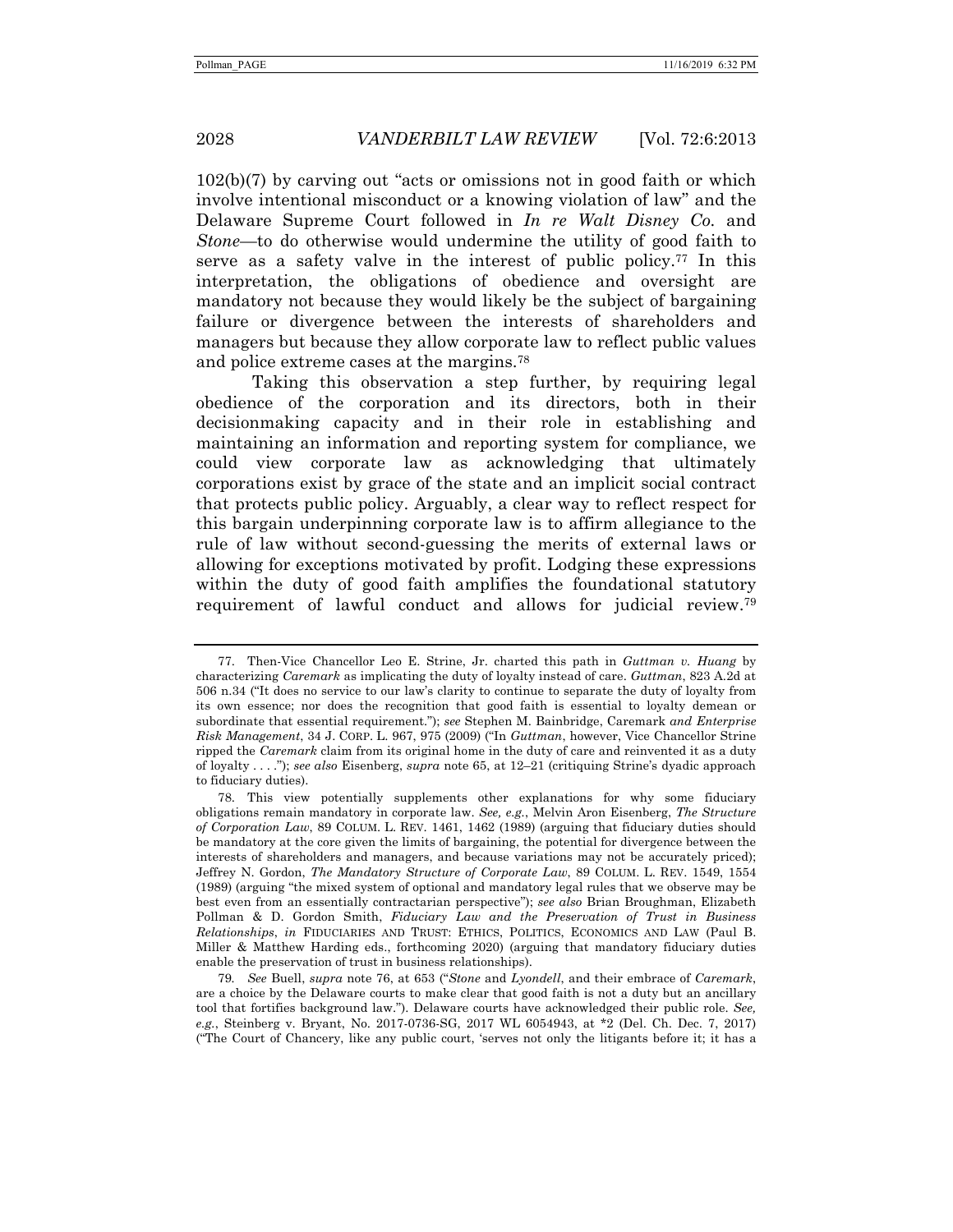Corporations produce a continual flow of externalities; embedding a duty of obedience to laws and regulations that constrain these externalities for the good of society helps to legitimize corporate law.

Along these lines, fidelity to the law has been the subject of a number of "corporate law sermons,"<sup>80</sup> proclaiming corporate law's dedication to the rule of law. For example, in *Desimone v. Barrows*, the Delaware Court of Chancery explained:

[B]y consciously causing the corporation to violate the law, a director would be disloyal to the corporation and could be forced to answer for the harm he has caused. Although directors have wide authority to take lawful action on behalf of the corporation, they have no authority knowingly to cause the corporation to become a rogue, exposing the corporation to penalties from criminal and civil regulators.<sup>81</sup>

Similarly, *In re Massey Energy Co.* includes the following passage:

Delaware law does not charter law breakers. Delaware law allows corporations to pursue diverse means to make a profit, subject to a critical statutory floor, which is the requirement that Delaware corporations only pursue "lawful business" by "lawful acts." As a result, a fiduciary of a Delaware corporation cannot be loyal to a Delaware corporation by knowingly causing it to seek profit by violating the law.<sup>82</sup>

Further, the court invokes the role of the strict parent who will not tolerate a teenager's excuse for youthful shenanigans and trouble with the law:

Telling your parents that all the kids are getting caught shoplifting, cheating, or imbibing illegal substances is not, fortunately, a good excuse. For fiduciaries of Delaware corporations, there is no room to flout the law governing the corporation's affairs. If the fiduciaries of a Delaware corporation do not like the applicable law, they can lobby to get it changed. But until it is changed, they must act in good faith to ensure that the corporation tries to comply with its legal duties.<sup>83</sup>

*Caremark* itself can be viewed as a "seminal 'message' opinion," catalyzing lawyers to advise corporate clients to put in place compliance systems and be mindful of oversight obligations.84 In all,

public function as well.'" (quoting Al Jazeera Am., LLC v. AT&T Servs., Inc., No. 8823-VCG, 2013 WL 5614284, at \*1 (Del. Ch. Oct. 14, 2013)).

<sup>80</sup>*. See* Rock, *supra* note 34, at 1013–16 (describing how "Delaware courts provide a supplemental source of gossip, criticism, and sanction for this set of actors who are beyond the reach of the firm's normal systems of social control").

 <sup>81.</sup> Desimone v. Barrows, 924 A.2d 908, 934 (Del. Ch. 2007). Notably, while serving on the Court of Chancery and the Delaware Supreme Court, Leo E. Strine, Jr. has been particularly vocal in expressing the importance of fidelity to the law and has played an influential role in shaping this understanding of a public-regarding corporate law.

 <sup>82.</sup> *In re* Massey Energy Co. No. 5430-VCS, 2011 WL 2176479, at \*20 (Del. Ch. May 31, 2011) (footnote omitted).

<sup>83</sup>*. Id.* at \*21 (footnote omitted).

 <sup>84.</sup> Langevoort, *supra* note 73, at 729 (citing John H. Walsh, *A History of Compliance*, *in* MODERN COMPLIANCE: BEST PRACTICES FOR SECURITIES & FINANCE 5, 30 (David H. Lui & John H. Walsh eds., 2015)) (discussing lawyers' advice to boards after *Caremark*); *see also* Stavros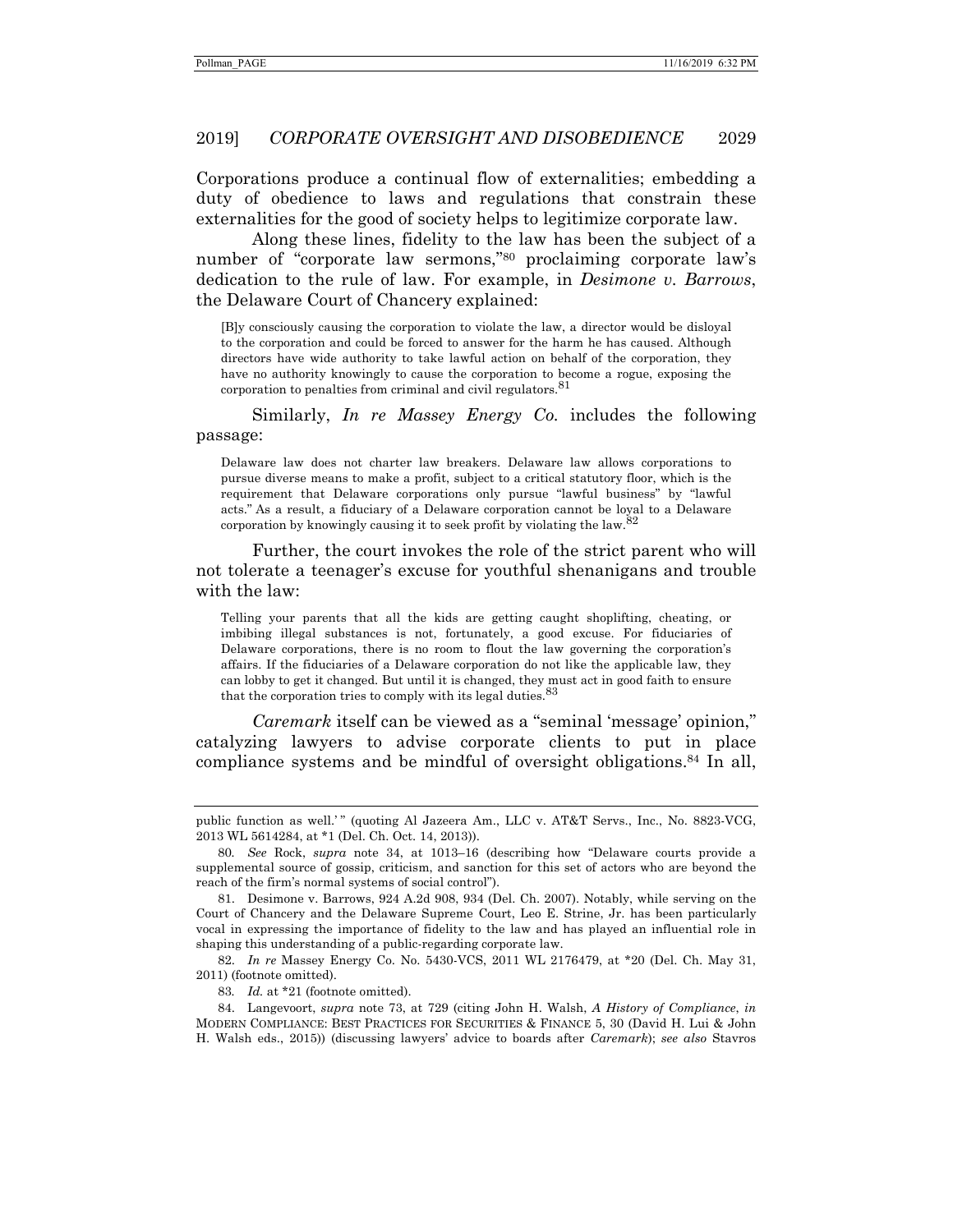this moralizing and messaging underscores an awareness of the legitimizing role that obedience and oversight serve within corporate law.

To the extent that corporations do not display minimal respect for the law and compliance failures become salient, we could expect public pushback85 and the threat of further federalization of corporate law.86 The good faith obligations of obedience and oversight thus serve the expressive purpose of reinforcing the legitimacy of corporate law and also preserve its ability to react—a failsafe for egregious violations,87 rather than an effective and fine-tuned mechanism for the bulk of instances, which are left for other regulators and enforcers.<sup>88</sup> Providing a failsafe within the structure of corporate law allows for flexible adaptation when needed, rather than upending the entire

86*. See* Renee M. Jones, *Rethinking Corporate Federalism in the Era of Corporate Reform*, 29 J. CORP. L. 625, 625 (2004) (arguing that "a realistic threat of federalization is necessary to ensure the robust development of corporate law at the state level"); Marcel Kahan & Edward Rock, *Symbiotic Federalism and the Structure of Corporate Law*, 58 VAND. L. REV. 1573, 1576 (2005) (arguing that "the possibility of federal preemption constitutes a threat to Delaware, but this threat is significant only in times—such as during the recent corporate scandals—when systemic change is seen as generating a significant populist payoff"); Mark J. Roe, *Delaware's Competition*, 117 HARV. L. REV. 588, 644–46 (2003) ("What remains with the states is the corporate law that the federal players tolerate, and what gets reversed is that which they do not."). For an argument that the standard of liability for compliance oversight failures is too lax and directors should be subject to a clawback of stock-based pay, see John Armour, Jeffrey N. Gordon & Geeyoung Min, *Taking Compliance Seriously* (Columbia Law and Econ., Working Paper No. 588, 2019), https://papers.ssrn.com/sol3/papers.cfm?abstract\_id=3244167 [https://perma.cc/XYU4-JS3P].

87*. See* Strine et al., *supra* note 3, at 634 ("[W]e acknowledge that the duty of loyalty remains, as it always has, most difficult to apply to circumstances when directors act without an apparent selfish interest to injure the corporation. We also acknowledge that it is in that context that the concept of good faith has its greatest utility.").

 88. Pollman, *supra* note 14, at 751–57 (explaining why shareholder litigation cannot be relied on to police corporate disobedience).

Gadinis & Amelia Miazad, *The Hidden Power of Compliance*, 103 MINN. L. REV. 2135, 2139 (2019) (arguing that "legal and compliance officers have great power because they can alter board members' incentives, and ensure that board members become aware of information they might prefer to ignore").

<sup>85</sup>*. See* Langevoort, *supra* note 73, at 741–42 ("The Chancellor knew that if boards failed to become more sophisticated and sensitive to doing [compliance] well—the cultural part as well as the policies and procedures—external pressures would continue to grow without regard to cost or efficiency."); *see also* Hill, *supra* note 13, at 695 (arguing that "a profit-maximizing firm will have to consider not only what law requires but also what reputation requires," which may "increasingly come to include corporate social responsibility"); Donald C. Langevoort & Robert B. Thompson, *''Publicness" in Contemporary Securities Regulation After the JOBS Act*, 101 GEO. L.J. 337, 341 (2013) (arguing "that, to a greater extent than generally acknowledged, the broader demands of publicness drive the creation of contemporary securities regulation"); Palmiter, *supra* note 23, at 475 ("The corporation, as distrusted as ever, would lose its social standing if it openly declared itself to be an unrepentant sociopath."); Hillary A. Sale, *The New "Public" Corporation*, L. & CONTEMP. PROBS., Winter 2011, at 137, 138 (describing the influence of government and the media on corporations and their "changing obligations").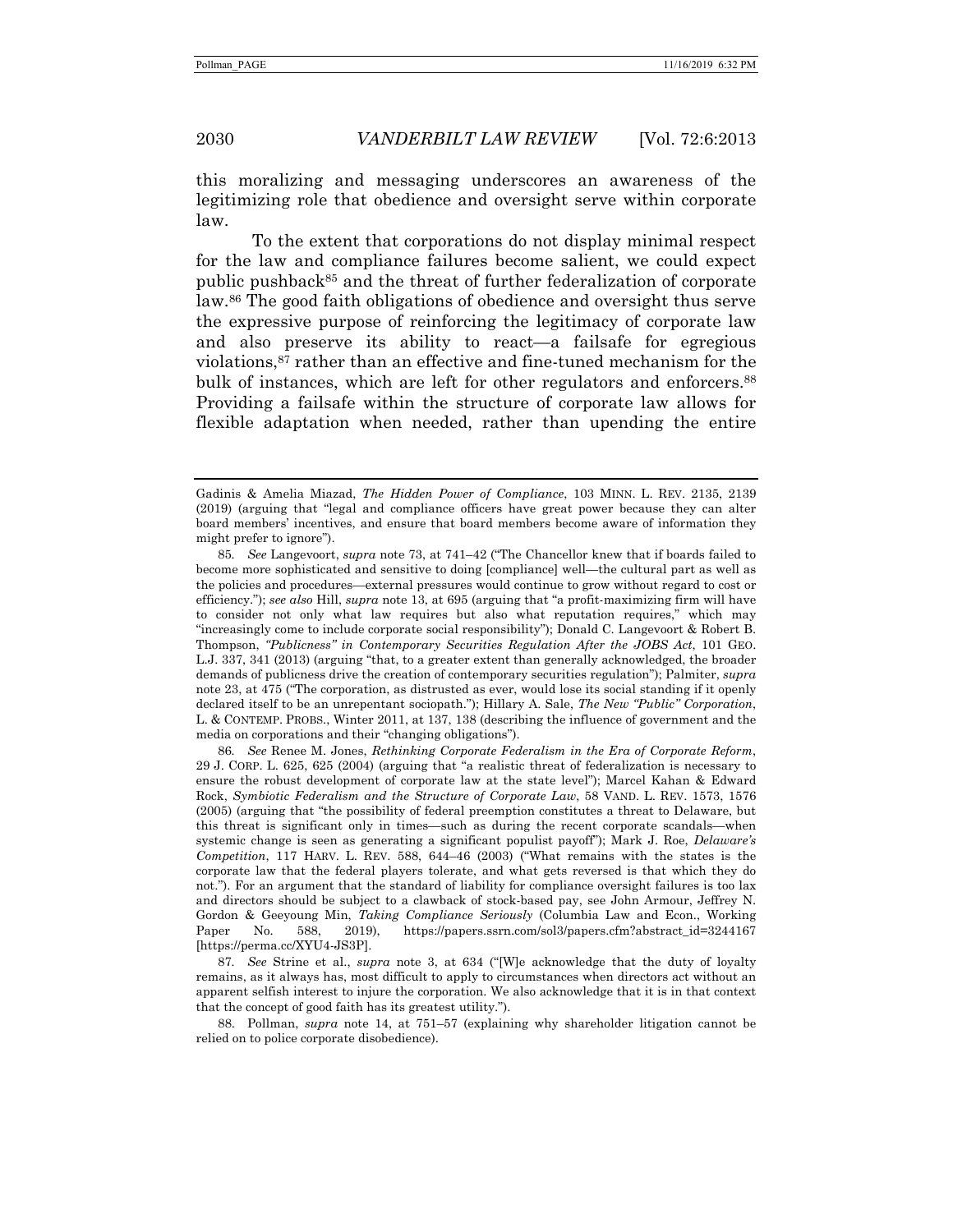system when a major controversy demands an unprecedented response.89

# III. THE DOCTRINAL CONVERGENCE OF *CAREMARK* CLAIMS AND DISOBEDIENCE

Obedience and oversight obligations are not only linked conceptually through expressions of fidelity to the law and as part of the safety valve that good faith provides within corporate law, but are also connected in practice through the standard that has evolved for *Caremark* liability. This Part turns to an examination of this case law.

At the time of this writing, approximately one hundred Delaware cases have cited the 1996 landmark *Caremark* opinion. Oversight liability after a trial on the merits is extremely rare.<sup>90</sup> Instead, the case law has developed through settlement opinions and motions to dismiss under Rule 12(b)(6) and the pre-suit demand requirement of Rule  $23.1$ , with few claims surviving such motions.<sup>91</sup> Examining these cases reveals that oversight has evolved in application to require a showing that borders on, or includes, utter failure or disobedience.

As the first part of the discussion below explores, a board can immunize itself from liability under the first prong of *Caremark* by simply demonstrating that it has put in place *some* system of compliance that is monitored at the board level. And, as the second part of the discussion demonstrates, successful pleading of the second *Caremark* prong has in practice involved particularized factual

 <sup>89.</sup> Good faith in contract law also serves this policy objective of allowing a judge to invoke the doctrine "to do justice *and* do it according to law." *See* Robert S. Summers, *"Good Faith" in General Contract Law and the Sales Provisions of the Uniform Commercial Code*, 54 VA. L. REV. 195, 198–99 (1968) ("Without legal resources of this general nature [a judge] might, in a particular case, be unable to do justice at all, or he might be able to do it only at the cost of fictionalizing existing legal concepts and rules, thereby snarling up the law for future cases.").

 <sup>90.</sup> In a post-trial opinion in *ATR-Kim Eng Financial Corp. v. Araneta*, the Delaware Court of Chancery found that two directors breached their duty of loyalty by failing to monitor the controlling shareholder and board chair's self-dealing and by being "complicit[ ] in his wrongful endeavors." No. CIV-A. 489-N, 2006 WL 3783520, at \*1 (Del. Ch. Dec. 21, 2006).

 <sup>91.</sup> If one looks to jurisdictions outside of Delaware applying the *Caremark* standard, the universe of cases that survived motions to dismiss expands significantly. *See, e.g.*, *In re* Abbott Labs. Derivative S'holders Litig., 325 F.3d 795 (7th Cir. 2003); McCall v. Scott, 239 F.3d 808 (6th Cir. 2001), *amended on denial of reh'g*, 250 F.3d 997 (6th Cir. 2001); *In re* Wells Fargo & Co. S'holder Derivative Litig., 282 F. Supp. 3d 1074 (N.D. Cal. 2017); *In re* Intuitive Surgical S'holder Derivative Litig., 146 F. Supp. 3d 1106 (N.D. Cal. 2015); *In re* Pfizer Inc. S'holder Derivative Litig., 722 F. Supp. 2d 453 (S.D.N.Y. 2010); *In re* Biopure Corp. Derivative Litig., 424 F. Supp. 2d 305 (D. Mass. 2006). Plaintiffs might expect more favorable outcomes in non-Delaware venues, but at least some are limited by charter and bylaw provisions that require derivative claims to be brought in Delaware courts. *See* Langevoort, *supra* note 73, at 735 n.39 (citing Verity Winship, *Shareholder Litigation by Contract*, 96 B.U. L. REV. 485 (2016)).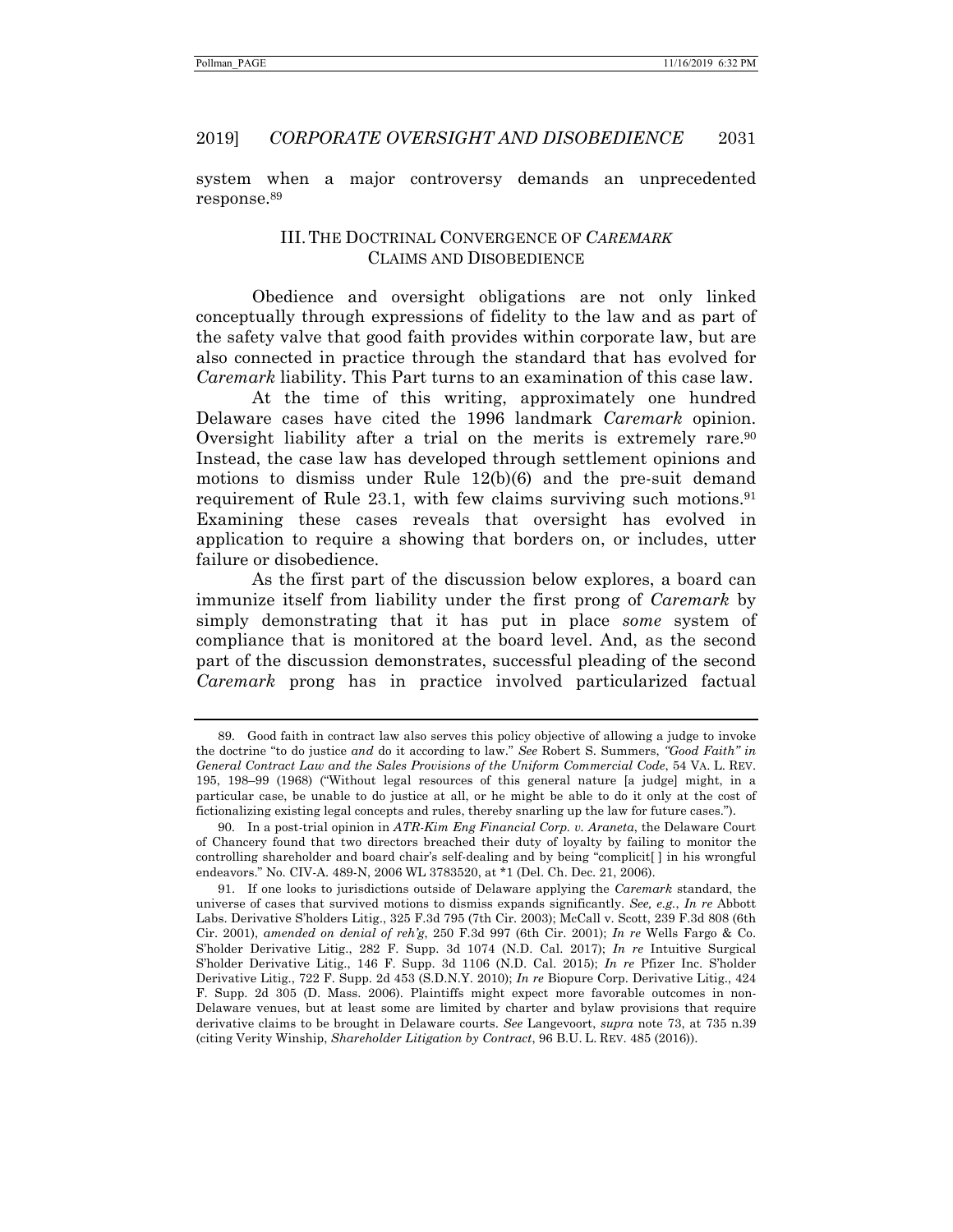assertions that suggest board-level participation in illegality or improper managing of legal risk. Through these cases, courts have drawn a line between the oversight of business risk and legal risk the former given wide allowance and the latter deemed improper. In this way, *Caremark* has largely been cabined to the most extreme cases involving legal violations. This evolution is consistent with corporate law's focus on establishing legitimacy through affirmations of legal obedience, but it is often anemic in application and lacks tailoring to the potential for social value and harm that corporations produce for shareholders and stakeholders through business and legal risk. The third part of the discussion concludes with additional observations about the implications of this doctrinal trend and the potential for a more capacious approach to oversight claims.

# *A. The Common Path of Dismissal*

Since *Caremark*, "compliance has grown in size, scope, and stature at nearly all large corporations."92 The rise of corporate compliance systems has been accompanied by a parade of shareholder litigation defeated at the motion to dismiss stage. Two Delaware cases illustrate the typical dynamic of directors who fail to effectively oversee corporate compliance but succeed in defending against suit: *In re Citigroup Inc.*93 and *In re General Motors Co*.94

The first of these cases takes us back to the era of the 2008 financial crisis. Citigroup had approximately \$55 billion in exposure to the subprime mortgage market via collateralized debt obligations and other investments.95 When the market collapsed, Citigroup suffered serious financial losses and shareholder litigation followed, claiming that the director defendants were liable under *Caremark* for failing to adequately implement and oversee an information and reporting system regarding the company's exposure to the subprime mortgage market.96 As corporate law scholars James Cox and Randall Thomas explained in their examination of the case,

 <sup>92.</sup> Langevoort, *supr*a note 73, at 728. The burgeoning literature on compliance includes: Miriam Hechler Baer, *Governing Corporate Compliance*, 50 B.C. L. REV. 949 (2009); Sean J. Griffith, *Corporate Governance in an Era of Compliance*, 57 WM. & MARY L. REV. 2075 (2016); Langevoort, *supra* note 69; William S. Laufer, *Corporate Liability, Risk Shifting, and the Paradox of Compliance*, 52 VAND. L. REV. 1343 (1999); Veronica Root, *The Monitor-"Client" Relationship*, 100 VA. L. REV. 523 (2014).

<sup>93</sup>*. In re* Citigroup Inc. S'holder Derivative Litig., 964 A.2d 106, 113 (Del. Ch. 2009).

<sup>94</sup>*. In re* Gen. Motors Co. Derivative Litig., No. 9627-VCG, 2015 WL 3958724 (Del. Ch. June 26, 2015), *aff'd*, 133 A.3d 971 (Del. 2016).

<sup>95</sup>*. In re Citigroup Inc.*, 964 A.2d at 113.

<sup>96</sup>*. Id.* at 114, 123, 128.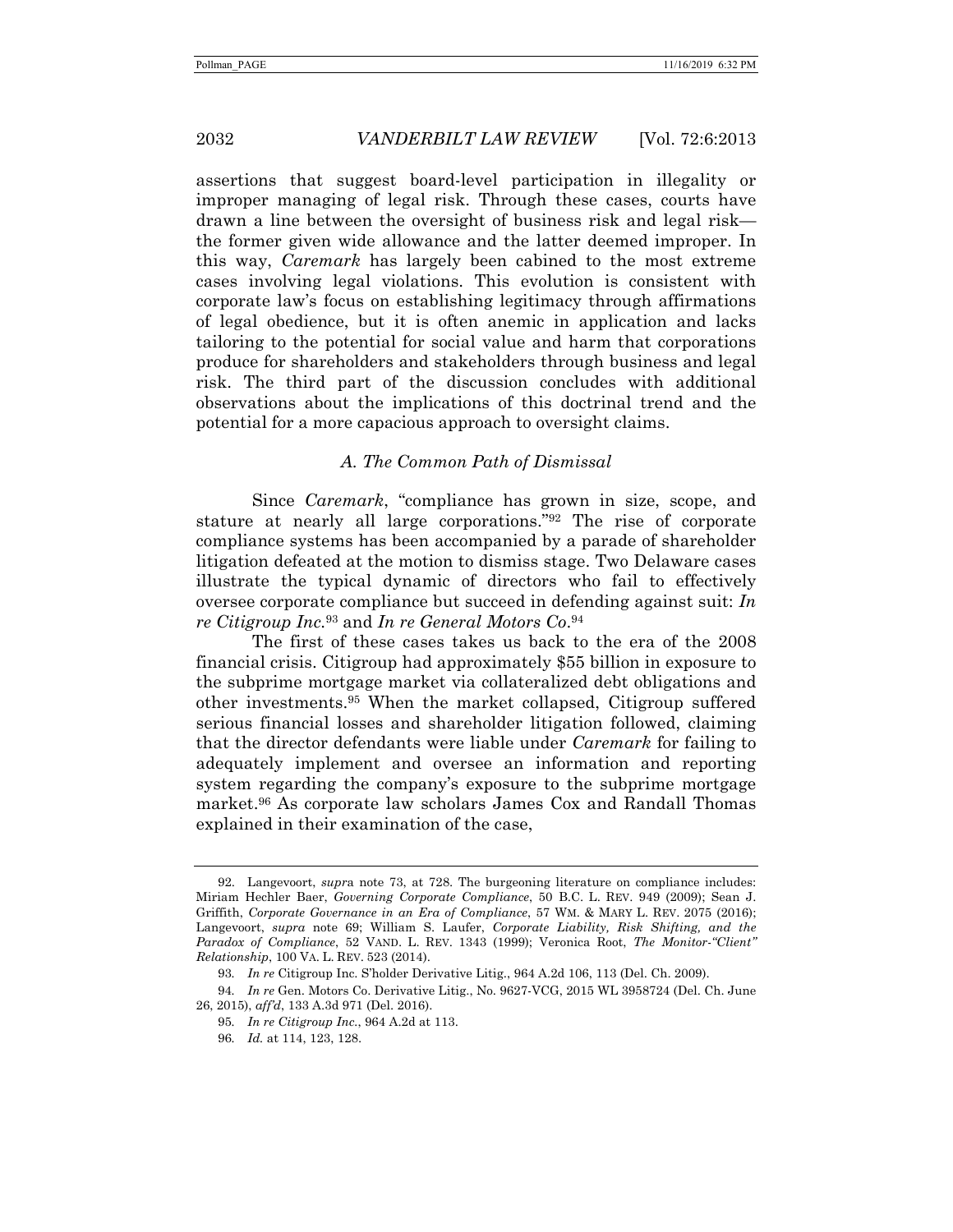The suit alleged ample red flags that should have caught the board's eye, such as an economist's forecast that a speculative bubble was nearing its end, a leading subprime lender closing its 229 offices, another lender filing bankruptcy, analysts downgrading subprime mortgages, and a warning of increasing subprime delinquencies by another lender.<br/> $\!^{97}$ 

In the eyes of the Delaware Court of Chancery, however, the warning signs "at most . . . evidence[d] that the directors made bad business decisions."98 The alleged " 'red flags' . . . amount[ed] to little more than portions of public documents that reflected the worsening conditions in the subprime mortgage market and in the economy generally."99 Consequently, the court concluded that the plaintiffs failed to plead "particularized facts suggesting that the Board was presented with 'red flags' alerting it to potential misconduct."100 Despite "staggering losses" and the understandable "desire to force those responsible to account for their wrongdoing," the court would not engage in judicial second-guessing of what it characterized as business decisions, and granted the defendants' motion to dismiss for failure to adequately plead demand futility.101

Notably, in 2017, Citigroup directors faced another *Caremark* case, stemming from corporate traumas involving anti–money laundering violations, accounts receivable fraud, fraudulent manipulation of benchmark foreign exchange rates, and deceptive card practices.102 The court noted that the plaintiffs had "produced a ponderous omnibus of a complaint," describing red flags "dating back to the financial crisis of a decade ago as well as more recently, in connection with activities of Citigroup and its subsidiaries that led to large fines levied against the bank."103 Again finding the complaint lacking against Citigroup directors, the court explained: "The Complaint makes it reasonably conceivable that the directors, despite these red flags, failed to take actions that may have avoided loss to the company. That is not the standard, however."104 In the court's view, although the facts suggested bad results, the plaintiffs had not

 <sup>97.</sup> James D. Cox & Randall S. Thomas, *Corporate Darwinism: Disciplining Managers in a World with Weak Shareholder Litigation*, 95 N.C.L. REV. 19, 54 (2016).

<sup>98</sup>*. In re Citigroup Inc.*, 964 A.2d at 128.

<sup>99</sup>*. Id.*

<sup>100</sup>*. Id.* (quoting David B. Shaev Profit Sharing Account v. Armstrong, No. CIV.A. 1449-N, 2006 WL 391931, at \*3 (Del. Ch. Feb. 13, 2006)).

<sup>101</sup>*. Id.* at 126, 131, 139–40.

 <sup>102.</sup> Okla. Firefighters Pension & Ret. Sys. v. Corbat, No. 12151-VCG, 2017 WL 6452240, at \*3 (Del. Ch. Dec. 18, 2017).

<sup>103</sup>*. Id.* at \*2.

<sup>104</sup>*. Id.*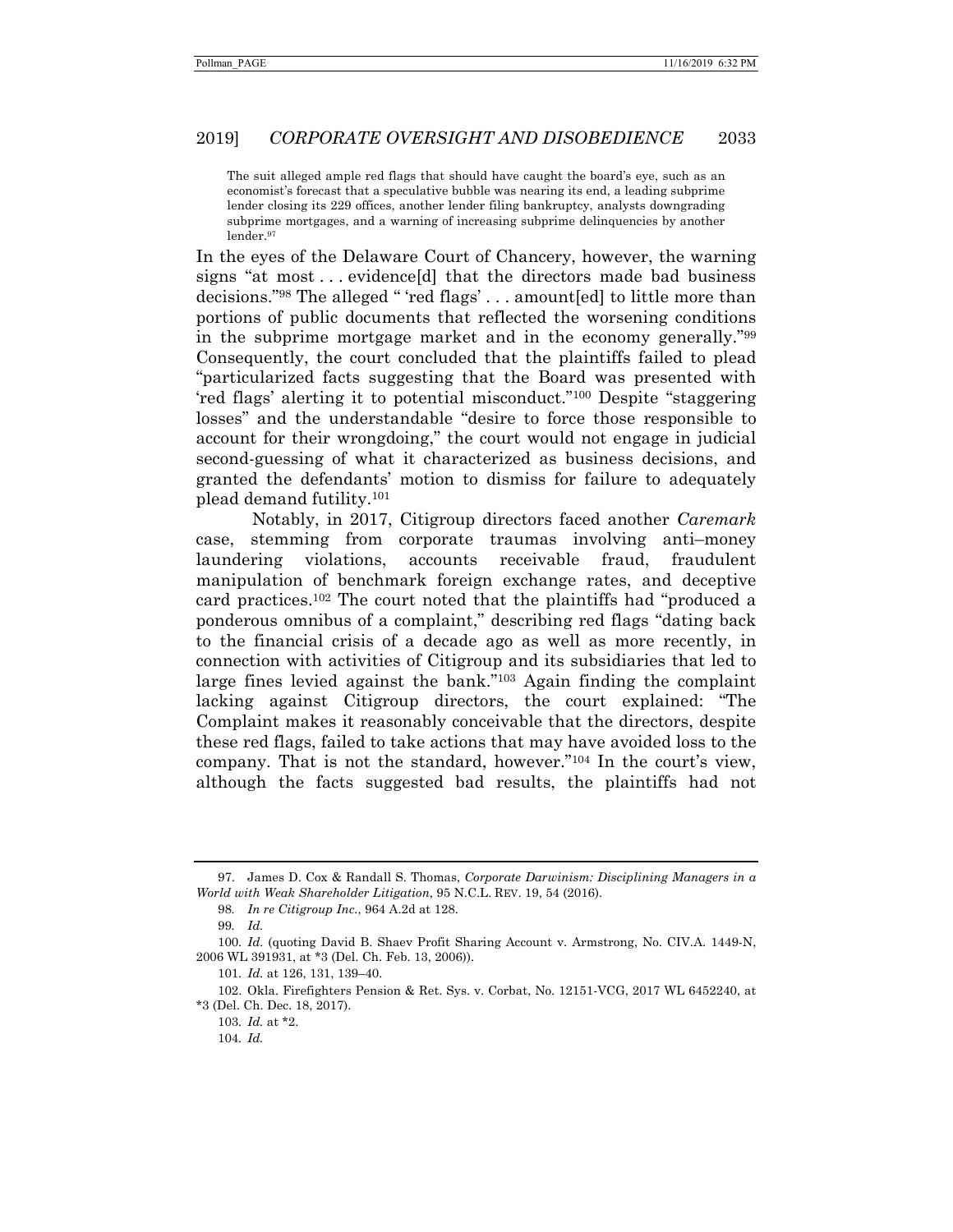succeeded in implying that bad faith scienter had existed on the part of the directors.105

Similarly, the ignition switch crisis at General Motors ("GM") did not yield *Caremark* liability for the directors.106 The company had manufactured cars with defective ignition switches that malfunctioned during consumer use, leading to a number of serious personal injuries and deaths, as well as fines and damages from private lawsuits and government investigations.107 Shortly after the company issued the first of forty-five recalls, it also disclosed that information about the ignition defect had been known to certain engineers and other employees within the company for years.108

GM shareholders brought suit against the directors, alleging that the board lacked a process by which it adequately received information about safety risks and the risk of punitive damages in pending litigation, including National Highway Traffic Safety Administration inquiries and responses.<sup>109</sup>

The court observed the story was "sadly familiar": "An iconic American company produces a product or service that goes terribly awry, causing the company financial and reputational damage, and perhaps doing damage to society at large as well."110 Reviewing the specific allegations of the complaint, the court explained: "GM *had* a system for reporting risk to the Board, but in the Plaintiffs' view it should have been a better system."111 Granting the motion to dismiss, the court concluded: "Pleadings, even specific pleadings, indicating that directors did a poor job of overseeing risk in a poorly-managed corporation do not imply director bad faith."112 So long as some boardlevel system exists, and without "red flags" or other bases from which

<sup>105</sup>*. Id.* at \*24 (noting "[t]he bad results . . . do not imply bad faith"); *see also In re* Goldman Sachs Grp., Inc. S'holder Litig., No. 5215-VCG, 2011 WL 4826104, at \*23–24 (Del. Ch. Oct. 12, 2011) (rejecting the possibility that directors would be liable for establishing and not sufficiently overseeing a compensation structure that incentivized excessive business risk-taking); Daniel Hemel & Dorothy S. Lund, *Sexual Harassment and Corporate Law*, 118 COLUM. L. REV. 1583, 1613–27 (2018) (discussing dismissals in oversight cases involving sexual harassment by highprofile executives and the potential for such cases to survive motions to dismiss).

<sup>106</sup>*. In re* Gen. Motors Co. Derivative Litig., No. 9627-VCG, 2015 WL 3958724 (Del. Ch. June 26, 2015), *aff'd*, 133 A.3d 971 (Del. 2016).

<sup>107</sup>*. Id.*

<sup>108</sup>*. Id.* at \*2.

<sup>109</sup>*. Id.*

<sup>110</sup>*. Id.* at \*1.

<sup>111</sup>*. Id.* at \*14.

<sup>112</sup>*. Id.* at \*17.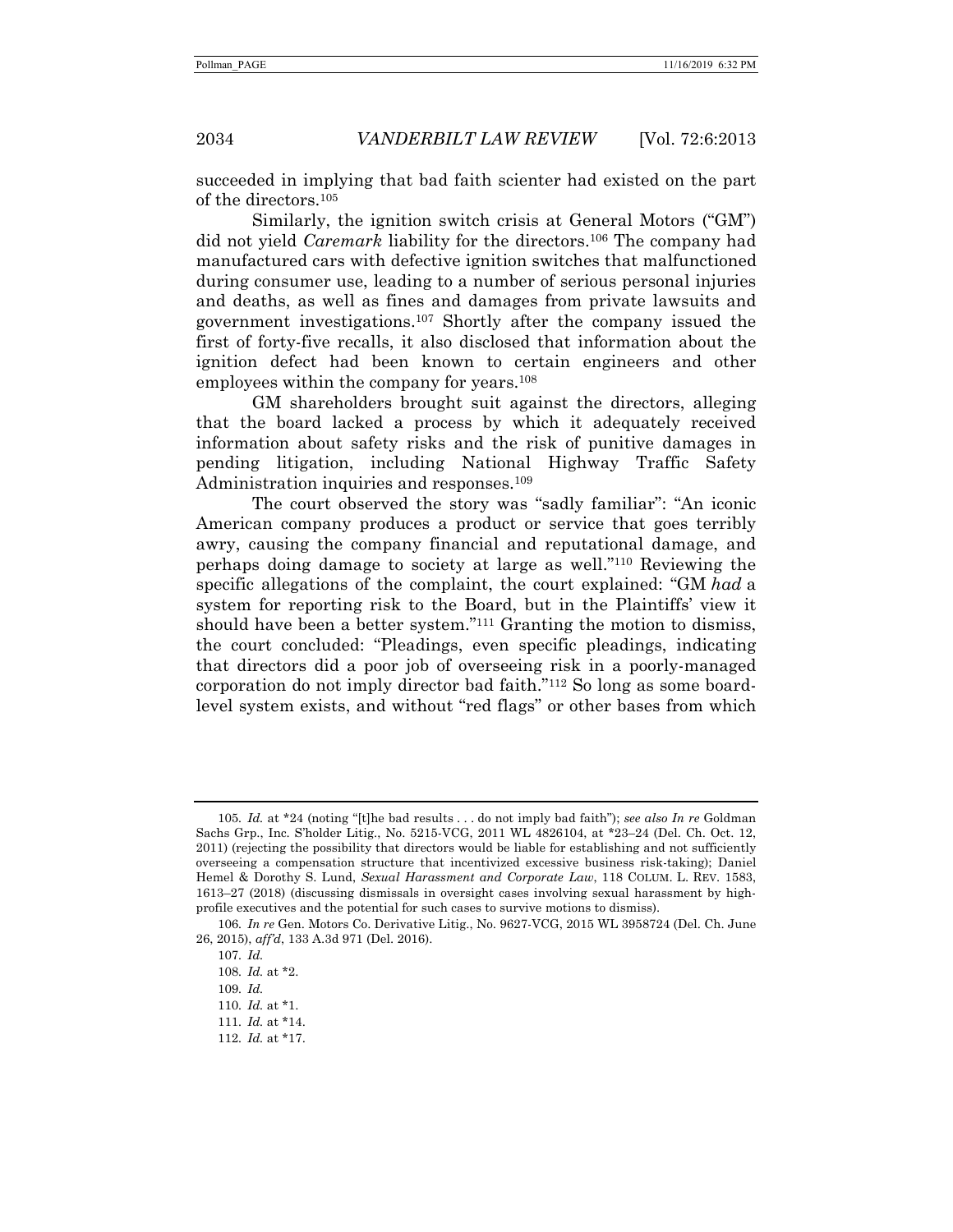the court can infer knowledge on the part of the board that its system was inadequate, the complaint will be dismissed.<sup>113</sup>

As these cases demonstrate, as a matter of corporate law, courts do not condemn boards for faulty monitoring systems.114 The case law is replete with failures to provide information to the board, ineffective oversight to make sure compliance violations do not occur, and even problematic responses to warning signs that were not well calculated to resolve compliance issues.115 Corporate boards must have *some* system and *some* response, but in corporate law these are generally treated as matters of business judgment absent a complete dearth of board-level monitoring or egregious facts—seemingly any level of business risk is permissible.116 Concerns that boards would not be given leeway to exercise discretion concerning their approach to internal controls and compliance have not come to fruition;117 instead, the opposite concern emerges upon examination—that managerial

115*. See, e.g.*, Okla. Firefighters Pension & Ret. Sys. v. Corbat, No. 12151-VCG, 2017 WL 6452240, at \*17 (Del. Ch. Dec. 18, 2017):

At issue is the duty of loyalty; a board's efforts can be ineffective, its actions obtuse, its results harmful to the corporate weal, without implicating bad faith. Bad faith may be inferred where the directors knew or should have known that illegal conduct was taking place, yet "took *no steps* in a good faith effort to prevent or remedy that situation."

(quoting *In re* Caremark Int'l Inc. Derivative Litig., 698 A.2d 959, 971 (Del. Ch. 1996)) (emphasis in original); Horman v. Abney, No. 12290-VCS, 2017 WL 242571, at \*11 (Del. Ch. Jan. 19, 2017) ("If the members of the board become aware of the red flags and do *nothing* in response, and thereby consciously disregard their fiduciary duties, then they each individually are subject to liability for a failure of oversight.").

116*. See* Langevoort, *supra* note 73, at 730 ("*Caremark* was quite clear that these resources and deployment choices are matters of business judgment, and hence receive strong deference when made in good faith."). The Delaware Supreme Court has emphasized that a complete "*dearth* of *any* board-level effort at monitoring" of a significant compliance issue states a claim for an oversight failure. Marchand v. Barnhill, 212 A.3d 805, 809 (Del. 2019) (emphasis added).

117*. See, e.g.*, Bainbridge et al., *supra* note 55, at 603–04 (expressing concern that after *Stone v. Ritter "*a conscious decision by the board of directors that the costs of a law compliance program outweigh the benefits may no longer be protected by the business judgment rule").

 <sup>113.</sup> Hill, *supra* note 13, at 682–83 ("Having *no* system of controls will yield liability, but having an imperfect or even apparently inadequate system generally will not."); Kimberly D. Krawiec, *Cosmetic Compliance and the Failure of Negotiated Governance*, 81 WASH. U. L.Q. 487, 491 (2003) ("[A] growing body of evidence indicates that internal compliance structures do not deter prohibited conduct within firms, and may largely serve a window-dressing function that provides both market legitimacy and reduced legal liability."); Langevoort, *supra* note 73, at 729– 30 ("It is at least arguable that independent directors do not have the capacity to engage with this complexity, so that *Caremark* was wise to demand almost nothing beyond asking that *some*  compliance system exists.").

 <sup>114.</sup> Federal and state regulatory enforcement is, of course, another matter and not limited to *Caremark*'s standard. Langevoort, *supra* note 73, at 732 ("[I]n principle, at least, regulators and enforcers who have prosecutorial discretion and the ability to seek compliance-related sanction adjustment have no reason to feel beholden to *Caremark*'s focus on corporate well-being, and almost surely do not in fact.").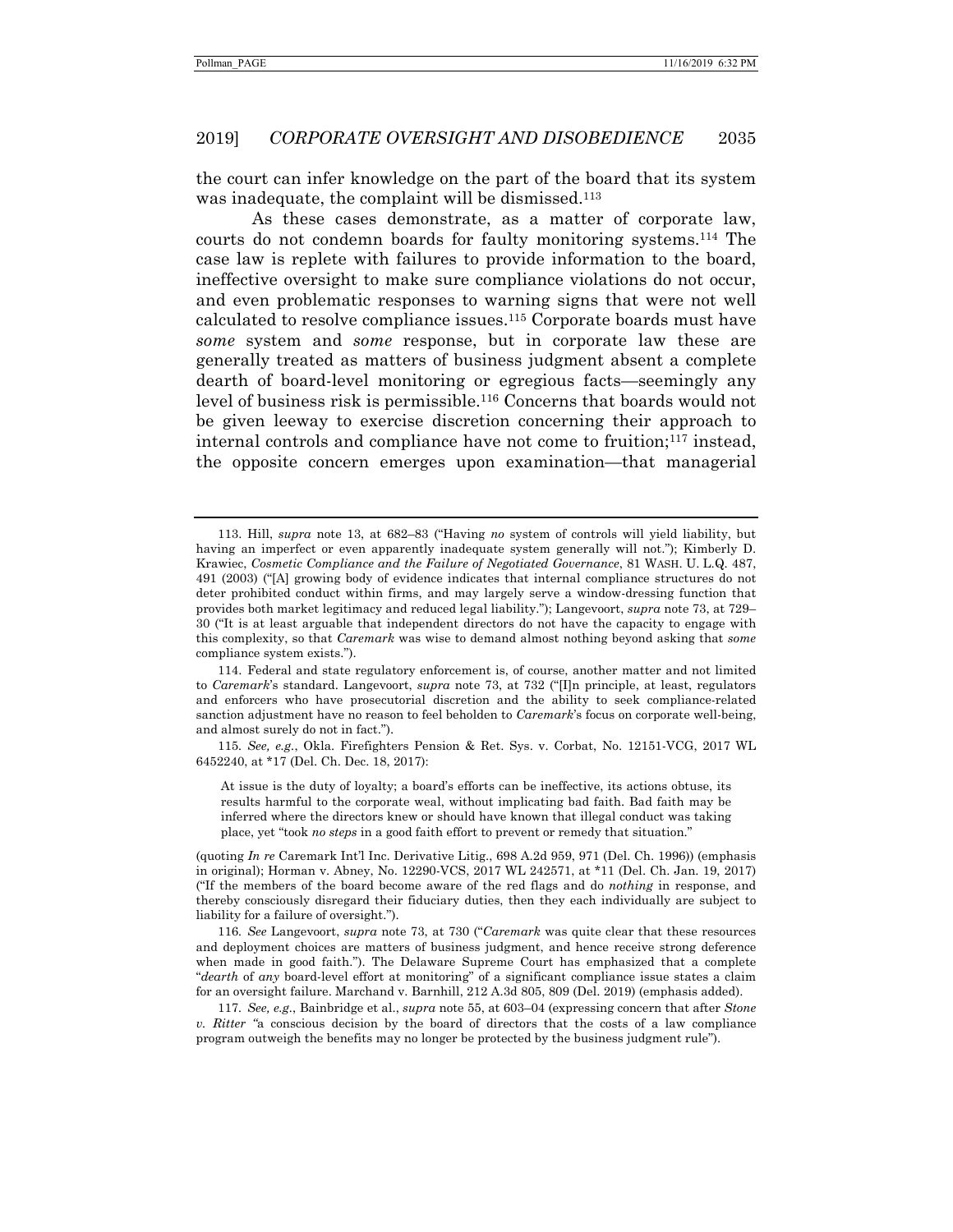motivations toward business risk and legal compliance are not fully aligned with achieving optimal deterrence of social harm.<sup>118</sup>

# *B. The Rare Path of Survival*

From the start, the *Caremark* court announced that this claim was "possibly the most difficult theory in corporation law upon which a plaintiff might hope to win a judgment."119 This oft-quoted refrain about *Caremark* has created difficulty for Delaware plaintiffs at the demand excusal stage, who must demonstrate that a majority of the board face a "substantial likelihood" of personal liability.120

The small handful of *Caremark* cases that have survived this nearly insuperable standard on a motion to dismiss for failure to plead demand futility or state a viable claim have all included facts that cross a line between business risk and legal risk. Much has been made of determining how to analyze cases involving "red flags" and whether *Caremark* itself sets the standard for these cases, as it involved none as a factual matter.121 But in practice, the cases reflect that a more

119*. Caremark*, 698 A.2d at 967.

<sup>118</sup>*. See* Geoffrey P. Miller, *An Economic Analysis of Effective Compliance Programs*, *in* RESEARCH HANDBOOK ON CORPORATE CRIME AND FINANCIAL MISLEADING 247, 254–55 (Jennifer Arlen ed., 2018) (arguing that managerial judgment about compliance should be designed to penalize firms that underinvest in legal precaution from a social risk perspective even if reasonable in terms of expected shareholder value); Langevoort, *supra* note 73, at 733 ("Suffice it to say that managerial motivations toward legal compliance are not fully aligned with either the corporation's best interests or the optimal avoidance of social harm."); Langevoort, *supra* note 69, at 970–71 (explaining how corporate culture can vary a firm's risk-return calculus and how this may diverge from society's optimal precaution point); Partnoy, *supra* note 74, at 419 ("In general, oversight based on future expected costs from the regulatory and tort regimes is unlikely to lead corporations to internalize social costs in an optimal way. Agency costs can lead corporations not to internalize the difference between social costs and private costs.").

<sup>120</sup>*. See* Rales v. Blasband, 634 A.2d 927, 934 (Del. 1993) ("[A] court must determine whether or not the particularized factual allegations of a derivative stockholder complaint create a reasonable doubt that, as of the time the complaint is filed, the board of directors could have properly exercised its independent and disinterested business judgment in responding to a demand."); *see also* Aronson v. Lewis, 473 A.2d 805, 815 (Del. 1984) (stating "substantial likelihood" aspect of demand futility standard), *overruled on other grounds*, Brehm v. Eisner, 746 A.2d 244, 254 (Del. 2000).

<sup>121</sup>*. See, e.g.*, Gadinis & Miazad, *supra* note 84, at 2169–77 (examining whether a board has discharged its monitoring obligation in terms of red flags reaching the board and prompting a response); Paul Graf, *Red Flags in the Morning, Directors Take Warning* . . . , 6 BUS. L. BRIEF 19, 19 (2010) (exploring how "[t]he knowledge requirement hinges on what information or signals, 'red flags,' come to the board's attention"); Langevoort, *supra* note 73, at 735 ("[T]he moment the board is brought into the compliance risk discussion, liability exposure increases to at least a small extent, and *Caremark* itself no longer sets the applicable standard."); Eric J. Pan, *Rethinking the Board's Duty to Monitor: A Critical Assessment of the Delaware Doctrine*, 38 FLA. ST. U. L. REV. 209, 210 (2011) (criticizing "the Delaware doctrine of the duty to monitor" on various grounds, including that "the doctrine incentivizes directors to avoid asking questions or otherwise making efforts to uncover possible red flags").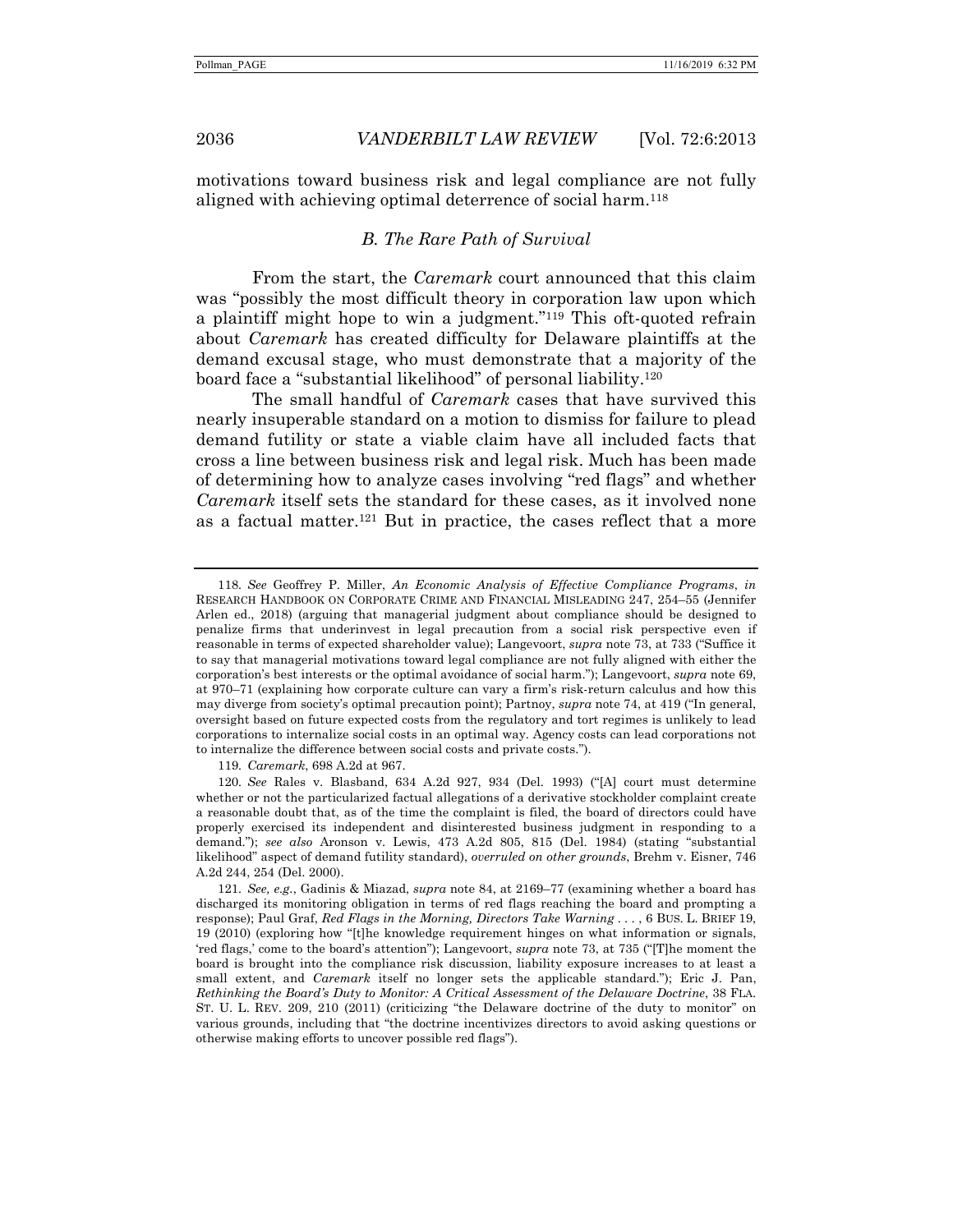fundamental sorting is occurring that identifies extreme circumstances implicating the issue of obedience, which has resonance for the legitimacy of corporate law, as discussed in Part II above. With limited exception,122 these cases involve either an utter and absolute failure to put any board-level monitoring in place for an "intrinsically critical" compliance issue, such as in *Marchand*,<sup>123</sup> or a board that improperly ignored or managed legal risk, such as in the cases discussed below.124

To start with a contrast to the *Citigroup* case from the financial crisis era, which involved massive amounts of business risk and a typical result of dismissal, a different case from this time involving the insurance giant AIG survived a motion to dismiss with allegations of disobedience.125 The AIG plaintiffs alleged that the directors had engaged in transactions designed to hide AIG's true financial situation, sold illegal financial products, rigged markets, and illegally avoided taxes. Denying a Rule 12(b)(6) motion to dismiss, the chancery court explained: "The Complaint fairly supports the assertion that AIG's Inner Circle led a—and I use this term with knowledge of its strength—criminal organization. The diversity, pervasiveness, and materiality of the alleged financial wrongdoing at AIG is extraordinary."126 Drawing all reasonable inferences in favor of the

<sup>122</sup>*.* A small number of cases involved allegations of accounting improprieties or complicity in self-dealing. *See* Stewart v. Wilmington Tr. SP Servs., Inc., 112 A.3d 271, 281, 301 (Del. Ch. 2015) (denying a motion to dismiss from a "resident" director who "allegedly went along without raising a peep" with a "fraudulent scheme year after year"); Saito v. McCall, No. CIV.A. 17132- NC, 2004 WL 3029876, at \*1, \*7 (Del. Ch. Dec. 20, 2004) (denying a motion to dismiss regarding an oversight claim that directors "presided over a fraudulent accounting scheme"), *overruled on other grounds*, Lambrecht v. O'Neal, 3 A.3d 277 (Del. 2010); *see also* ATR-Kim Eng Fin. Corp. v. Araneta, No. CIV.A. 489-N, 2006 WL 3783520, at \*1 (Del. Ch. Dec. 21, 2006) (denying a motion to dismiss from two directors who acted with "complicity" and as "stooges" for a controlling shareholder-board chair who engaged in self-dealing). Other noteworthy cases involve litigation for corporate books and records to investigate potential oversight claims. *See In re* Facebook, Inc. Section 220 Litig., No. 2018-0661-JRS, 2019 WL 2320842, at \*8 (Del. Ch. May 31, 2019) (seeking books and records to investigate potential wrongdoing in the "implementation of a business model" that violated a FTC consent decree); Melzer v. CNET Networks, Inc., 934 A.2d 912, 913 (Del. Ch. 2007) (seeking inspection of books and records relating to stock option backdating).

 <sup>123.</sup> Marchand v. Barnhill, 212 A.3d 805, 822 (Del. 2019).

 <sup>124.</sup> This argument builds on an earlier observation by Professors Cox and Thomas. *See* Cox & Thomas, *supra* note 97, at 55–56:

Indeed, the division between *Massey* and *Citigroup* may be that *Citigroup* involved a challenge to legitimate business practices, whereas *Massey* is riveted, as was *Caremark*, on the directors' conscious disregard of the corporation's adherence with the law when implementing business strategies .... [T]he facts required to satisfy even *Massey* reflect such an abandonment of the directors' monitoring role as to suggest outright complicity in the lawless acts rather than a want of oversight.

<sup>125</sup>*. See In re* Am. Int'l Grp., Inc., 965 A.2d 763, 779 (Del. Ch. 2009).

<sup>126</sup>*. Id.* at 799.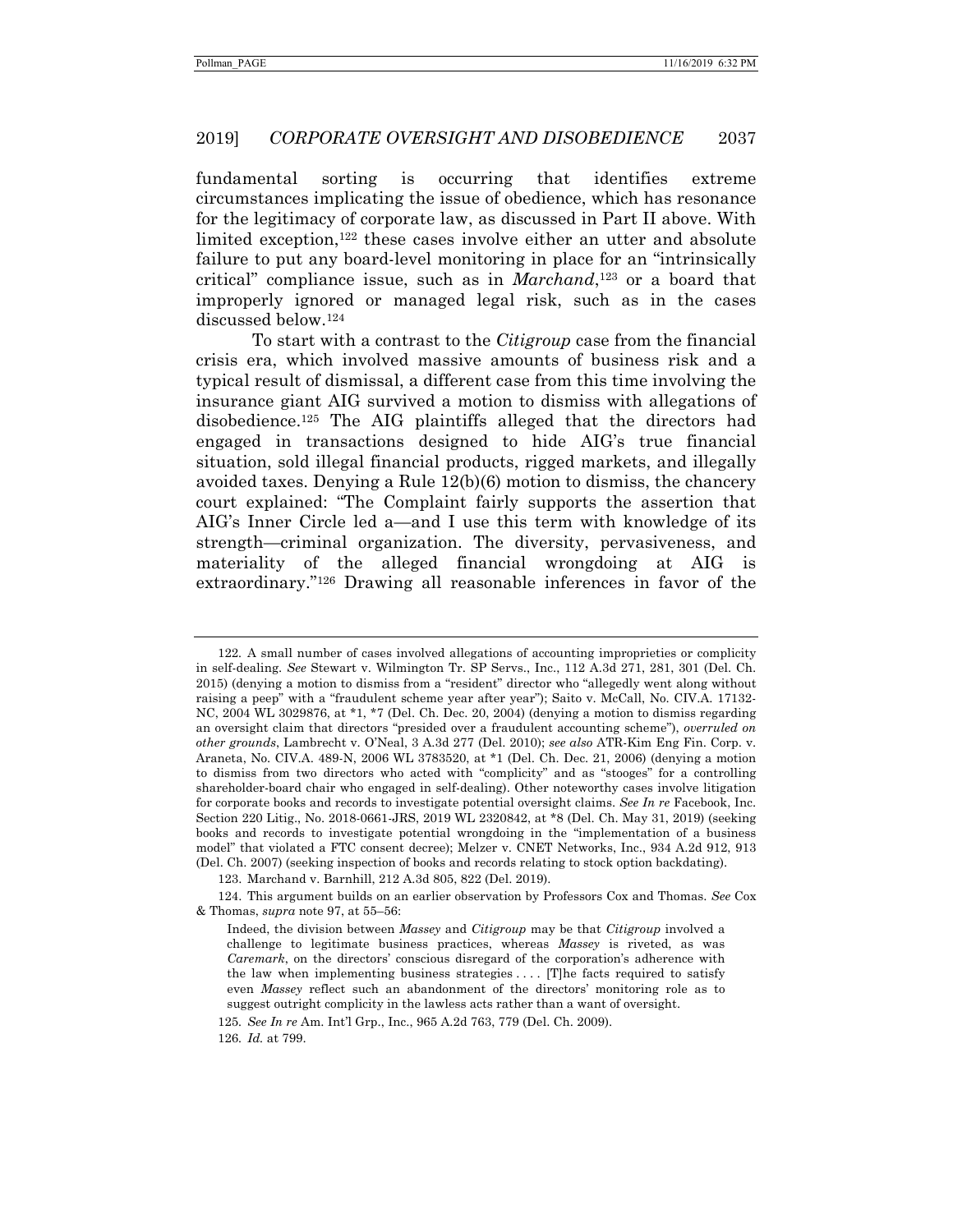plaintiffs, the court found that "given the pervasiveness of the fraud, [the defendants] knew that AIG was engaging in illegal conduct."127

Shareholders similarly pleading pervasive and widespread fraud also succeeded past motions to dismiss in two cases that arose in 2013 involving Chinese corporations that had accessed the U.S. public markets through reverse mergers—China Agritech and Fuqi. In *China Agritech*, according to the plaintiffs' allegations, rampant misconduct was occurring at the company, including the failure to use proceeds from a securities offering for its stated purpose and "repeated failures to maintain effective internal controls" that ultimately resulted in delisting from the public exchange.128 Similarly, in *Fuqi*, the plaintiffs asserted particularized allegations that "the directors did nothing to ensure that its reporting mechanisms were accurate" and "the board knew that it had problems with its accounting and inventory processes" because it announced a financial restatement.129 After the plaintiff made demand to the board to remedy claimed breaches of fiduciary duty and improve its internal controls, the board failed to respond for two years.130 During this time, the directors allowed \$130 million to be transferred out of the company.131 Based on Fuqi's self-disclosed accounting inadequacies, the court concluded that Fuqi "had no *meaningful* controls in place. The board of directors may have had regular meetings, and an Audit Committee may have existed, but there does not seem to have been any regulation of the company's operations in China."132

In total, in both cases the court concluded that the plaintiffs had pled facts that, when assumed true, were sufficient to infer that the directors knew that the internal controls were inadequate and had failed to correct the deficiencies. More generally, the picture that emerges is of pervasive fraud and that the boards facilitated, or were complicit, in this wrongdoing.

Three other Delaware cases also succeeded in surviving motions to dismiss and suggest the directors participated, at some level, in disobedience: *In re Massey Energy Co.*; *Louisiana Municipal Police Employees' Retirement System v. Pyott*; and *In re Clovis* 

<sup>127</sup>*. Id.* at 782.

 <sup>128.</sup> *In re* China Agritech, Inc. S'holder Derivative Litig., No. 7163-VCL, 2013 WL 2181514, at \*18 (Del. Ch. May 21, 2013).

 <sup>129.</sup> Rich *ex rel.* Fuqi Int'l., Inc. v. Yu Kwai Chong, 66 A.3d 963, 983–84 (Del. Ch. 2013).

<sup>130</sup>*. Id.*

<sup>131</sup>*. Id.*

<sup>132</sup>*. Id.* at 983. The court further noted: "[E]ven if I were to find that Fuqi had some system of internal controls in place, I may infer that the board's failure to monitor that system was a breach of fiduciary duty." *Id.*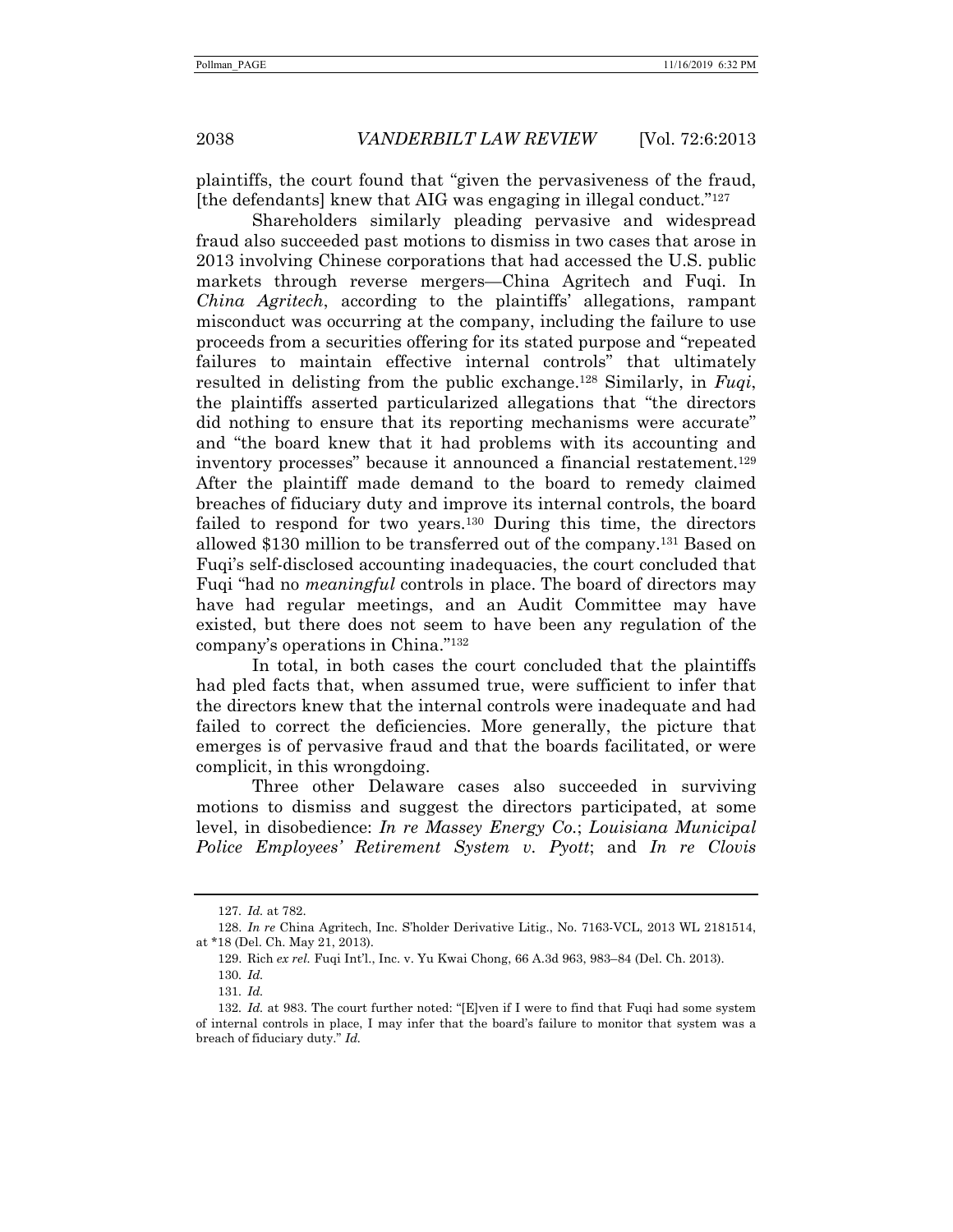*Oncology, Inc.* As the number of cases surviving the motion to dismiss is exceedingly thin, it is worth examining each in turn.

*Massey* involved "a coal mining corporation . . . [c]onvinced that it knew better than the public authorities charged with enforcing laws designed to make mining a safer and cleaner business."133 Tragedy struck amid this company culture of lax safety precautions: an explosion occurred at one of the company's mines in West Virginia, resulting in the death of twenty-nine miners.134 This tragedy "was not the first time that Massey miners had suffered death and serious injuries."135 The company "had pled guilty to criminal charges, had suffered other serious judgments and settlements as a result of violations of law, had been caught trying to hide violations of law and suppress material evidence, and had miners suffer death and serious injuries at its facilities."136 Shareholder litigation followed, alleging that the Massey directors did not make a good faith effort to ensure that the company complied with its legal obligations.137

On a procedural posture seeking a preliminary injunction against a merger, the court concluded that the plaintiffs had likely pled a *Caremark* claim that would survive a motion to dismiss, even under the heightened pleading standard applicable under Rule 23.1.138 Crucial to this finding were extensive factual allegations suggesting that the Massey directors had knowingly caused the company to seek profit by violating the law.139 According to the detailed pleading, the company culture involved a CEO and other top managers that knowingly flouted applicable miner safety laws, took an openly aggressive attitude against the relevant agency, made cost-cutting decisions to put miners at risk, publicly suggested that they knew mine safety better than the regulators, and "often argued with the law itself."140 The directors were allegedly under the domination of this management and had participated in "foster[ing] a business strategy expressly designed to put coal production and higher profits over compliance with the law."141 Accordingly, the court concluded that the plaintiffs had successfully pled "particularized facts creating an

 <sup>133.</sup> *In re* Massey Energy Co. Derivative & Class Action Litig., No. 5430-VCS, 2011 WL 2176479, at \*1 (Del. Ch. May 31, 2011).

 <sup>134.</sup> *Id.*

<sup>135</sup>*. Id.*

<sup>136</sup>*. Id.* at \*20.

<sup>137.</sup> *Id.*

<sup>138</sup>*. Id.* at \*21. 139*. Id.* at \*20.

<sup>140</sup>*. Id.* at \*19–21.

<sup>141</sup>*. Id.* at \*19.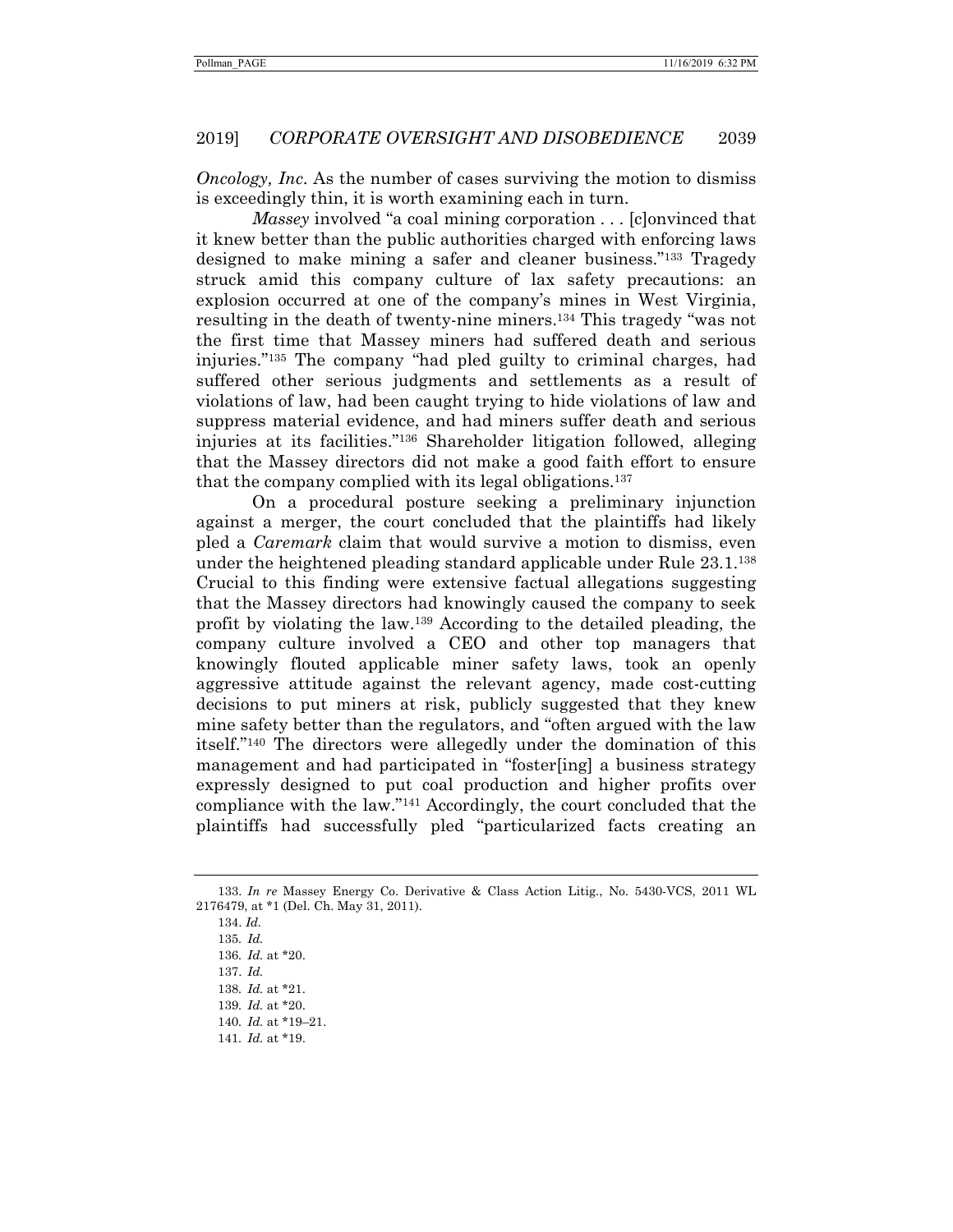inference that the Board and management were aware of a troubling continuing pattern of non-compliance in fact and of a managerial attitude suggestive of a desire to fight with and hide evidence from the company's regulators."142 Again, as in the *China Agritech* and *Fuqi*  cases, *Massey* was not a straightforward case of failed business oversight, but rather one that suggested something more—that the directors had engaged in disobedience.

*Pyott* presents another example fitting this pattern. In that case, plaintiff-shareholders brought a *Caremark* claim against the Allergan board for failing to prevent the company's violations of the ban on off-label drug marketing.143 Doctors can legally prescribe a drug such as Botox for an off-label therapeutic use that is not FDA approved, but it is illegal for a manufacturer to market a drug for such off-label use.144 Allergan's annual report reflected an understanding of "the critical distinction between off-label sales and marketing,"145 and its general counsel advised the board about an FDA inquiry and incident that indicated the company had likely engaged in illegal conduct in its marketing practices.146 Despite this warning, "the Board discussed and approved a series of annual strategic plans that contemplated expanding Botox sales dramatically within geographic areas that encompassed the United States" and those "plans contemplated new markets for Botox that involved applications that were off-label uses in the United States."147 Allergan eventually entered into a settlement with the U.S. Department of Justice pursuant to which Allergan pled guilty to criminal misdemeanor misbranding and paid a total of \$600 million in civil and criminal fines.148

Denying the motion to dismiss, Vice Chancellor Travis Laster remarked, "It is not unreasonable to infer that the Board and CEO saw the distinction between off-label selling and off-label marketing as a source of legal risk to be managed, rather than a boundary to be avoided."149 The complaint set out detailed factual allegations that "the CEO and his management team devised, and the Board approved, a business plan that relied on off-label-use-promoting activities,

<sup>142</sup>*. Id.* at \*21.

<sup>143.</sup> La. Mun. Police Emps. Ret. Sys. v. Pyott, 46 A.3d 313, 316 (Del. Ch. 2012), *overruled on other grounds*, 74 A.3d 612 (Del. 2013).

<sup>144</sup>*. Id.* at 317–18.

<sup>145</sup>*. Id.* at 318.

<sup>146</sup>*. Id.* at 320.

<sup>147</sup>*. Id.* at 352.

<sup>148</sup>*. Id.* at 316.

<sup>149</sup>*. Id.* at 355.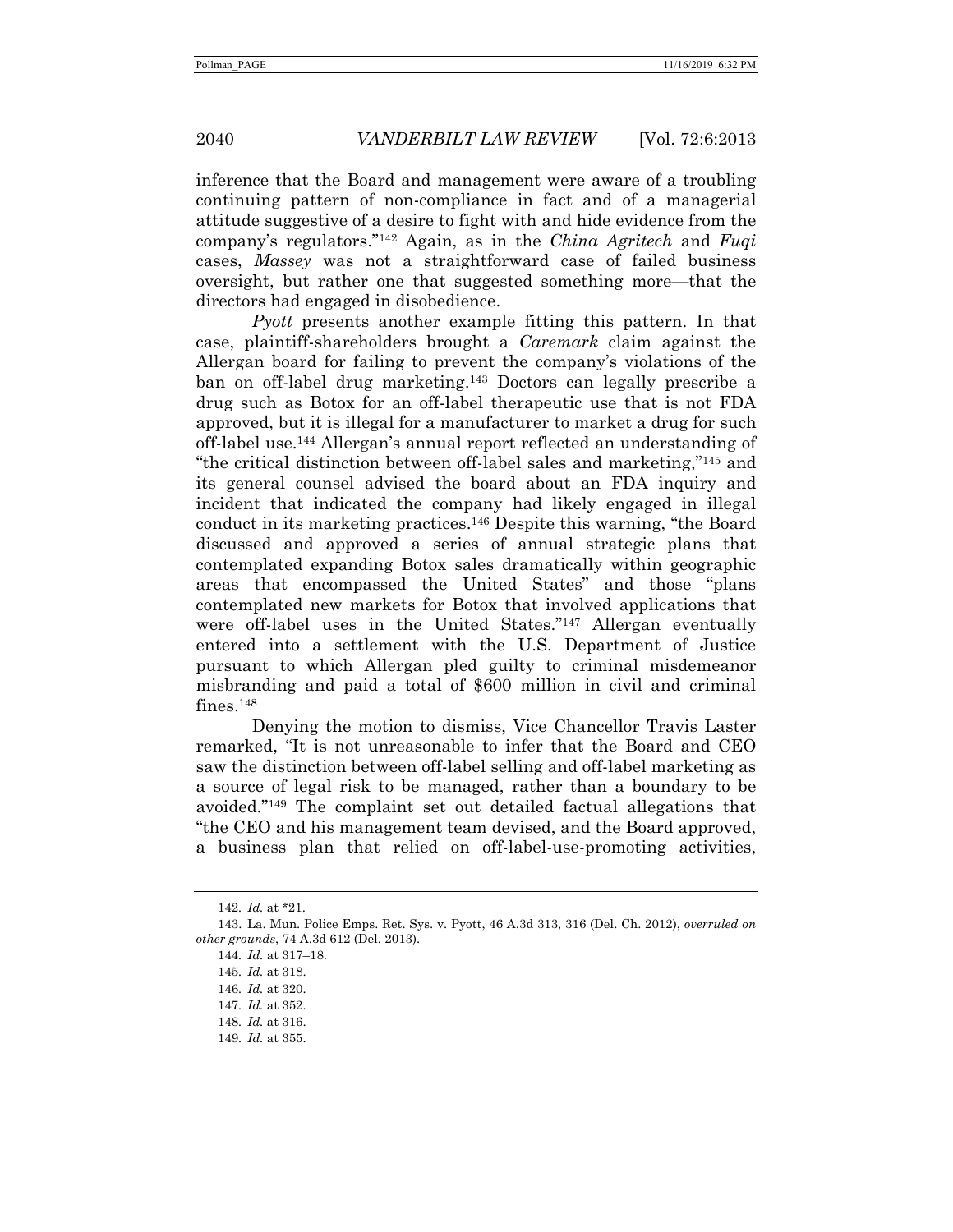confident that the risk of regulatory detection was low, that most regulatory problems could be solved, and that dealing with regulatory risk was a cost of doing business."150 *Pyott* thus involved more than an allegation of conscious disregard for duties—rather, it implicated a direct connection between the board and a business plan premised on illegal activity.151

Finally, the plaintiffs in *Clovis Oncology* pled with particularity a *Caremark* claim alleging that the directors of a biopharmaceutical company "did nothing" after repeatedly receiving signals from management that the company was violating the FDA's clinical trial protocol for its most promising drug under review.152 These protocols and related FDA regulations were "mission critical regulatory issues" for the company, which had no drugs on the market, and the defendants "viewed detailed information" regarding the clinical trial at each board meeting.153 Although less egregious than some cases that have survived a motion to dismiss, the *Clovis Oncology* pleadings nonetheless fit the pattern described of a board that allegedly facilitated, or was complicit, in wrongdoing.

Most problematic was the plaintiff's allegation that the board knowingly ignored "that the Company was violating—perhaps consciously violating—the [clinical trial] protocol and then misleading the market and regulators" about the company's "mission critical product."154 In the face of management's revelation that it was improperly calculating drug trial success, the board, "comprised of experts," had allegedly "allowed the Company to deceive regulators and the market regarding the drug's efficacy."155

In all these cases, plaintiff–shareholders survived motions to dismiss with detailed factual allegations that suggested defendant directors not only ignored red flags, but had gone farther down a path of participation or complicity in wrongdoing. *Caremark* claims in these

<sup>150</sup>*. Id.* at 356.

<sup>151</sup>*. See* Melbourne Mun. Firefighters' Pension Tr. Fund v. Jacobs, No. 10872-VCMR, 2016 WL 4076369, at \*12 (Del. Ch. Aug. 1, 2016) ("[T]he board's alleged bad faith in *Pyott* was not based on its conscious disregard for its duty to *prevent* the company from engaging in illegal conduct. Instead it was based on the board's alleged decision to *cause* the company to engage in illegal conduct."); *see also In re* Facebook, Inc. Section 220 Litig., No. 2018-0661-JRS, 2019 WL 2320842, at \*8 (Del. Ch. May 31, 2019) (granting plaintiffs' request for books and records to investigate potential wrongdoing by the Facebook directors and top executives in "implement[ing] a business model that exposed private user data to unauthorized third-party access" in violation of a FTC consent decree).

 <sup>152.</sup> *In re* Clovis Oncology, Inc. Derivative Litig., No. 2017-0222, 2019 WL 4850188, at \*6 (Del. Ch. Oct. 1, 2019).

 <sup>153.</sup> *Id.* at \*13.

 <sup>154.</sup> *Id.* at \*10, \*14.

 <sup>155.</sup> *Id.* at \*1, \*6, \*14.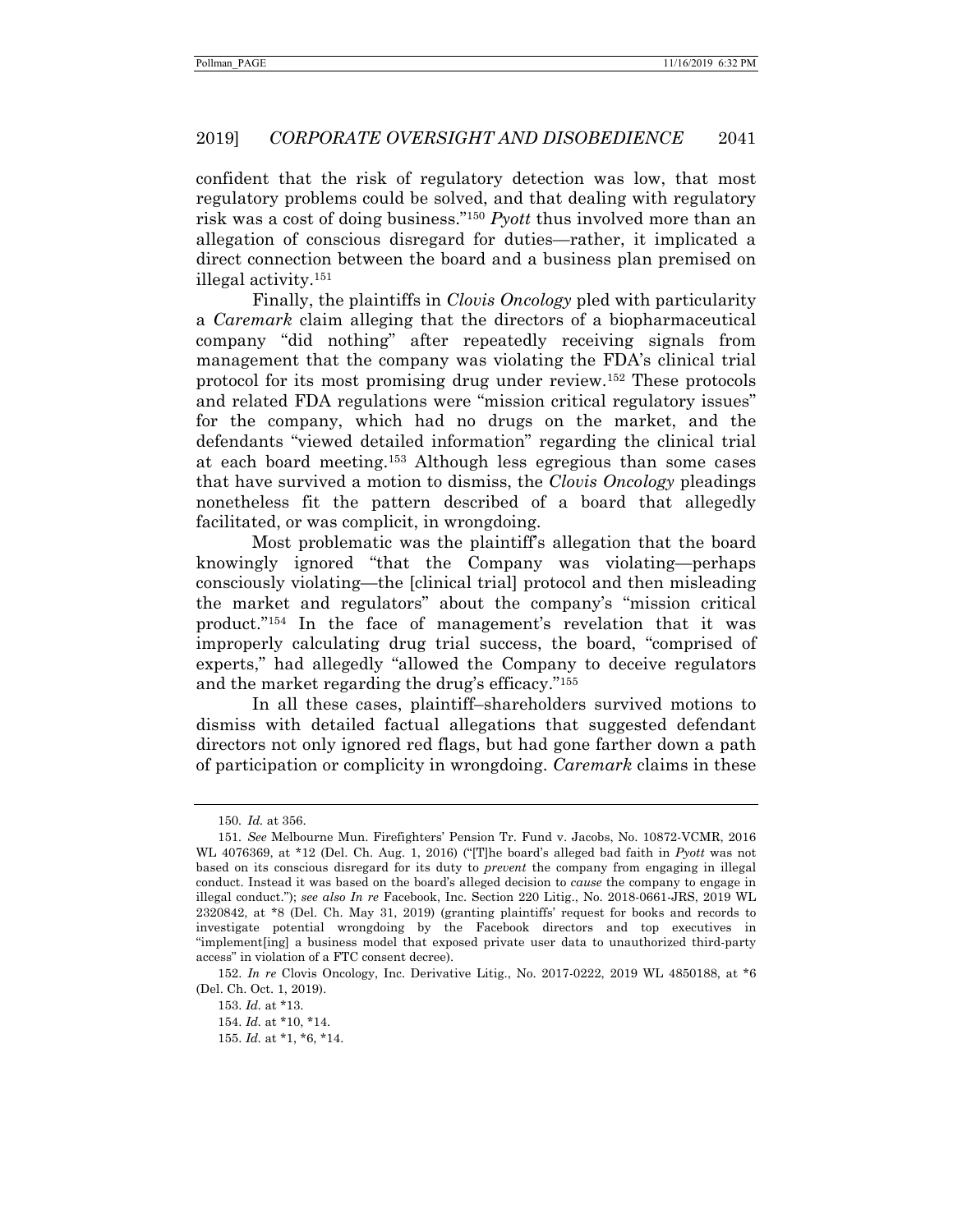cases resemble allegations of disobedience—facts supporting an inference that directors knew or should have known the corporation was engaged in legal risk or illegality.

In the recent case involving Duke Energy before the Delaware Supreme Court,156 a divergence of opinion on the application of this principle explains the filing of majority and dissenting opinions. In this case, the country's largest electricity producer suffered a ruptured pipe that sent coal ash and toxic wastewater into the Dan River. It led the company to plead guilty to nine misdemeanor criminal violations of the Federal Clean Water Act and to pay a fine exceeding \$100 million. The majority saw the case as fitting the typical pattern appropriate for dismissal, in which plaintiffs "conflate the bad outcome of the criminal proceedings with the actions of the board."157 It interpreted management presentations to the board on the status of environmental problems as evidence that the board had taken some action to address regulatory concerns, concluding that the board therefore had not consciously disregarded its oversight responsibility.158 Chief Justice Leo E. Strine, Jr. dissented, finding that the facts raised a pleading stage inference that "it was the business strategy of Duke Energy, accepted and supported by its board of directors, to run the company in a manner that purposely skirted, and in many ways consciously violated, important environmental laws."159

Chief Justice Strine acknowledged that the differing views on the court with regard to the *Caremark* claim resulted from whether the facts were interpreted as legal disobedience:

Sadly, my dissent rests on my reluctant conclusion that the facts as pled support a fair inference that the board was all too aware that Duke's business strategy involved flouting important laws, while employing a strategy of political influence-seeking and cajolement to reduce the risk that the company would be called to fair account. Under the facts as pled, the only surprising thing about the Dan River spill that gave rise to the state regulator's issuance of a \$6.8 million fine, twenty-three Notice of Violation letters, twenty-six Notice of Deficiency letters, and a finding that Duke committed more than 760 daily violations of environmental regulations, in addition to other severe civil and criminal penalties related to Duke's operations at other sites, is that something like it did not happen years earlier.  $^{160}\,$ 

The pleadings of extensive legal violations over a significant period of time, combined with evidence that the corporation cultivated lax oversight from the state regulator and helped to elect a governor

160*. Id.* at 68.

 <sup>156.</sup> City of Birmingham Ret. & Relief Sys. v. Good, 177 A.3d 47, 65 (Del. 2017).

<sup>157</sup>*. Id.* at 59.

<sup>158</sup>*. Id.*

<sup>159</sup>*. Id.* at 65 (Strine, C.J., dissenting).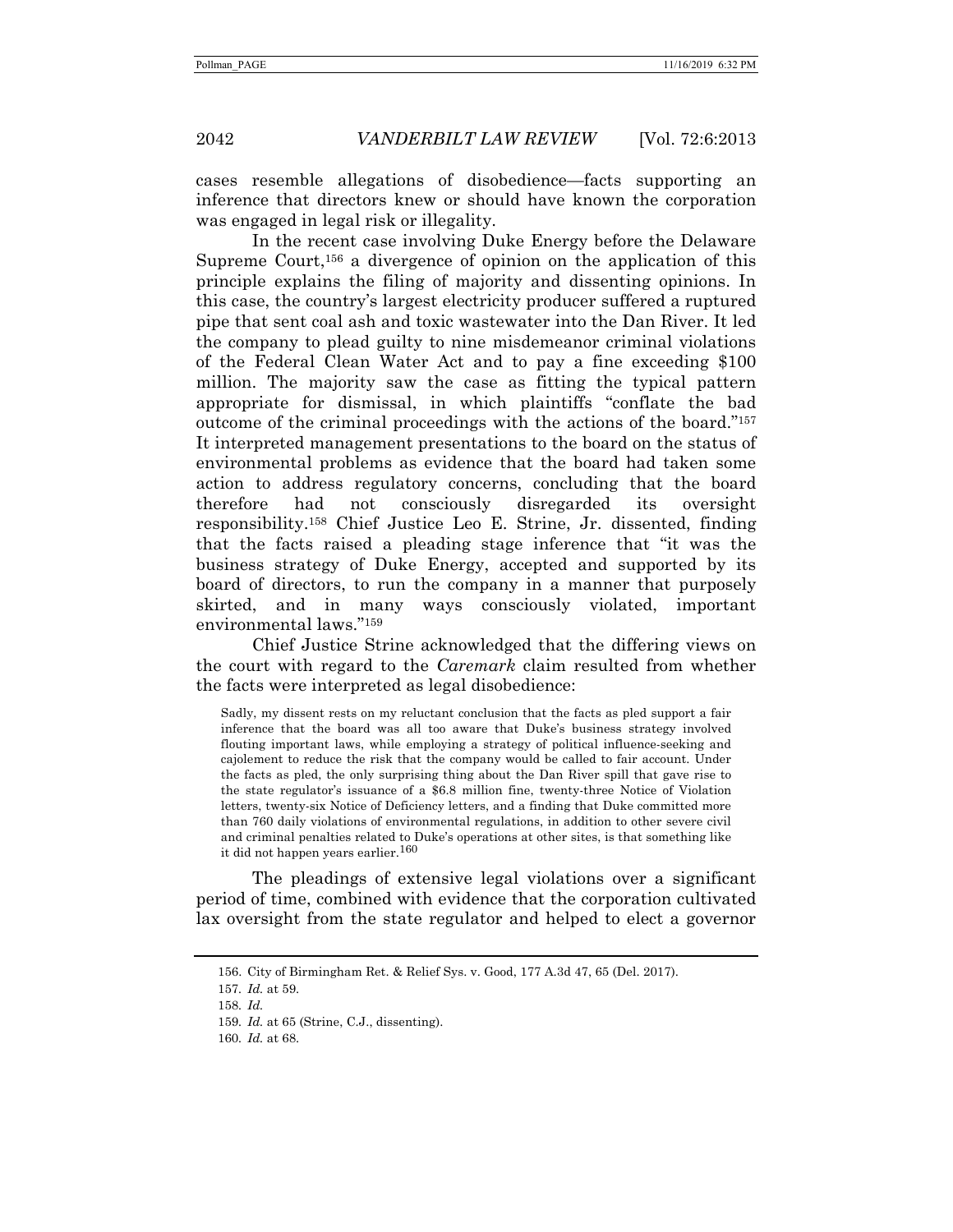who had spent decades as a Duke Energy employee, supported an inference that the board was aware the corporation was not on a path toward legal compliance. Although the management made presentations to the board on the status of environmental problems, the broader set of facts puts the case in line with other narratives of disobedience and underscores the rare path of survival for *Caremark* claims in Delaware.

#### *C. Implications and Future Directions*

Drawing together these threads of discussion on the role of good faith and the doctrinal convergence of *Caremark* and disobedience, two additional observations emerge.

First, *Caremark* case law has been shaped by an emphasis on the line between business risk and legal risk. We can understand this distinction in light of corporate law's aim to further legal obedience and its own legitimacy. It is not, however, a distinction based on an evaluation of the merits of the underlying business activity, and it ultimately informs what we can expect of the doctrine.161

The approach taken in the case law suggests, for example, that a distinction might be drawn between a financial institution that takes massive amounts of business risk—which would not give rise to oversight liability—and an innovative startup that knowingly flouts laws—which could potentially result in liability.162 Notably, the social

<sup>161</sup>*. See* Asbestos Workers Local 42 Pension Fund v. Bammann, No. 9772-VCG, 2015 WL 2455469, at \*14 (Del. Ch. May 22, 2015) ("It is not entirely clear under what circumstances a stockholder derivative plaintiff can prevail against the directors on a theory of oversight liability for failure to monitor *business risk* under Delaware law; the Plaintiff cites no examples where such an action has successfully been maintained."); *In re* Goldman Sachs Grp., Inc. S'holder Litig., No. 5215-VCG, 2011 WL 4826104, at \*21 (Del. Ch. Oct. 12, 2011) ("As a preliminary matter, this Court has not definitively stated whether a board's *Caremark* duties include a duty to monitor business risk."); *see also* Okla. Firefighters Pension & Ret. Sys. v. Corbat, No. 12151- VCG, 2017 WL 6452240, at 18\* (Del. Ch. Dec. 18, 2017):

Banamex made a risky business decision that turned out poorly for the company. That suggests a failure to monitor or properly limit *business* risk, a theory of director liability that this Court has never definitively accepted. Indeed, evaluation of risk is a core function of the exercise of business judgment;

Reiter *ex rel.* Capital One Fin. Corp. v. Fairbank, No. 11693-CB, 2016 WL 6081823, at \*8 (Del. Ch. Oct. 18, 2016) ("In applying the *Caremark* theory of liability, even in the face of alleged red flags, this Court has been careful to distinguish between failing to fulfill one's oversight obligations with respect to fraudulent or criminal conduct as opposed to monitoring the business risk of the enterprise."); *In re* Citigroup Inc. S'holder Derivative Litig., 964 A.2d 106, 131 (Del. Ch. 2009) ("There are significant differences between failing to oversee employee fraudulent or criminal conduct and failing to recognize the extent of a Company's business risk.").

 <sup>162.</sup> The recent *Caremark* case involving the founder and directors of ride-hailing company Uber is instructive. The Delaware Court of Chancery dismissed the suit because the inaction at issue was not connected to the alleged corporate culture of lawbreaking—the legal violations and monitoring at issue did not concern a "single topic" as the mining law violations had in *Massey*.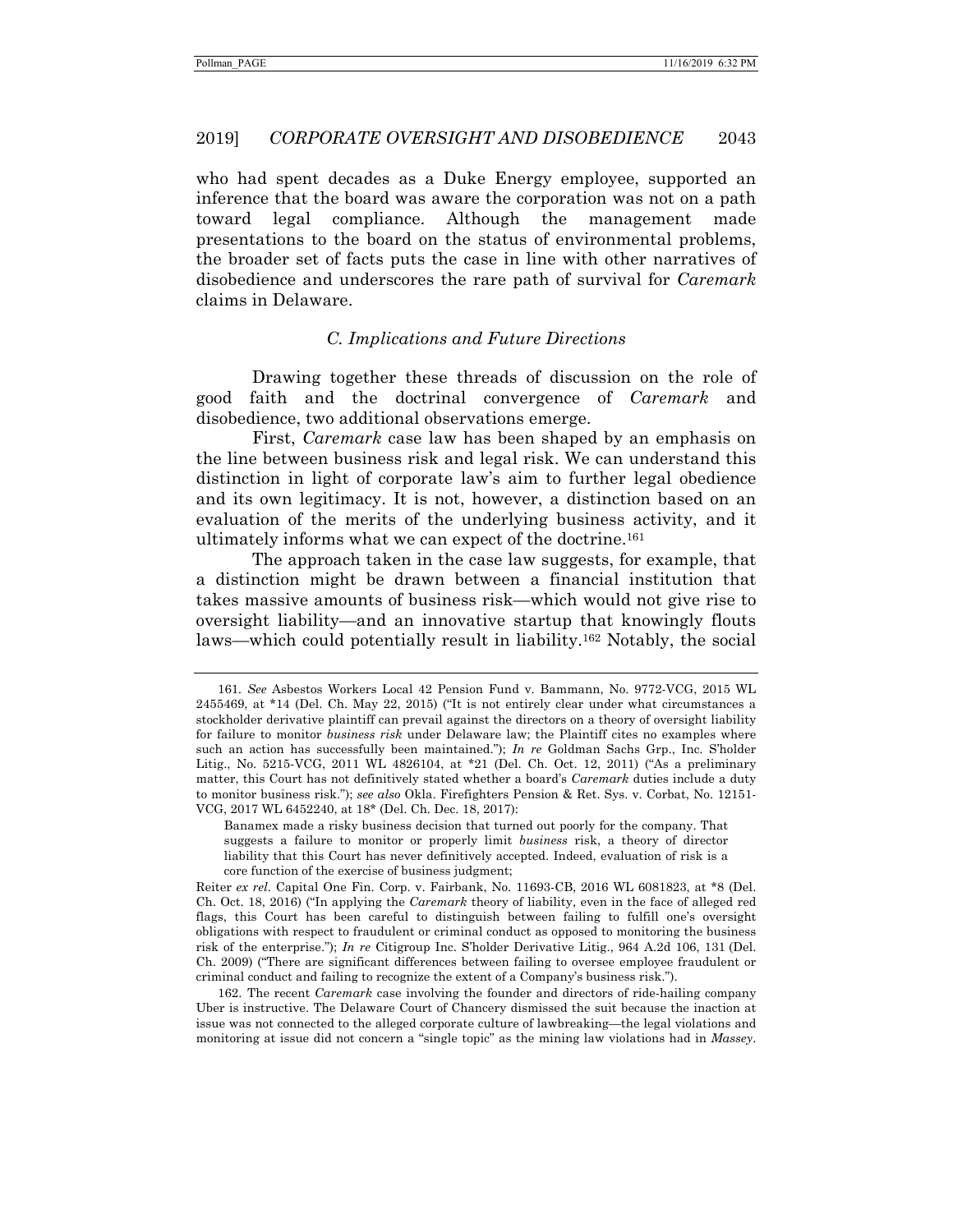value or harm created by each of these activities—for shareholders and stakeholders—is arguable and context specific,<sup>163</sup> but corporate law does not enter that debate. Corporate law instead seeks to preserve the legitimacy of broad business discretion by setting minimal process thresholds for compliance and otherwise drawing a strict prohibition against the conscious or intentional managing of risk of legal enforcement.

As a consequence, absent a dramatic shift in approach, the oversight doctrine is not an effective tool for holding fiduciaries accountable for failures to monitor business risk.164 Furthermore, as corporate law does not evaluate the merits of external laws or provide exceptions to the obligation of legal obedience, the *Caremark* doctrine could be problematic for fiduciaries of innovative companies that bump up against regulations.165 Oversight liability may be unlikely in light of the obstacles involved in derivative litigation, the lack of incentive for shareholders to bring suit if the company breaks laws in pursuit of profit, and the potential defense that it was unclear how existing laws would apply to an innovative product or service and thus there was no conscious disregard or intent.166 Nonetheless, it is notable that corporate law disfavors businesses that engage in legal risk.

Second, examining the Delaware case law reveals that two separate doctrines have evolved within the duty of good faith obedience and oversight. In practice to date, the *Caremark* oversight obligation has been cabined to extreme cases involving legal violations, such as in cases of utter failure to engage in critical board-

*See* McElrath v. Kalanick, No. 2017-0888-SG, 2019 WL 1430210, at \*13 (Del. Ch. April 1, 2019). The case might have come out differently if the pleadings had, for example, concerned the conscious disregard of pervasive taxi law violations instead of Uber's acquisition of Otto, which led to a lawsuit by Google for misappropriation of intellectual property.

<sup>163</sup>*. See, e.g.*, Pollman, *supra* note 14, at 731–32 (noting the potential for social value in some activity that pushes or transgresses legal boundaries); *see also* Langevoort, *supr*a note 69, at 936 (noting that psychologists have found experimental evidence linking cognitive creativity and unethical behavior, thus leading to "the conundrum that the origins of noncompliance may be found in seemingly benign—even prized—behaviors, traits and cultural artifacts that are thought to generate success in a hyper-competitive marketplace").

 <sup>164.</sup> For this reason, defendants might also attempt to characterize their monitoring activity as related to business risk and to otherwise show that they acted in good faith. For an argument that some cases are "blended" insofar as they involve a legal violation but the damages sought also include losses caused by bad business oversight, see Ezra Wasserman Mitchell, Caremark*'s Hidden Promise*, 51 LOY. L.A. L. REV. 239, 256–64 (2018).

<sup>165</sup>*. See* Elizabeth Pollman, *The Rise of Regulatory Affairs in Innovative Startups*, *in* THE HANDBOOK OF LAW AND ENTREPRENEURSHIP IN THE UNITED STATES (D. Gordon Smith, Christine Hurt & Brian Broughman eds., forthcoming 2020) (identifying developments contributing to the rise of regulatory affairs in innovative startups).

 <sup>166.</sup> Pollman, *supra* note 14, at 750–57.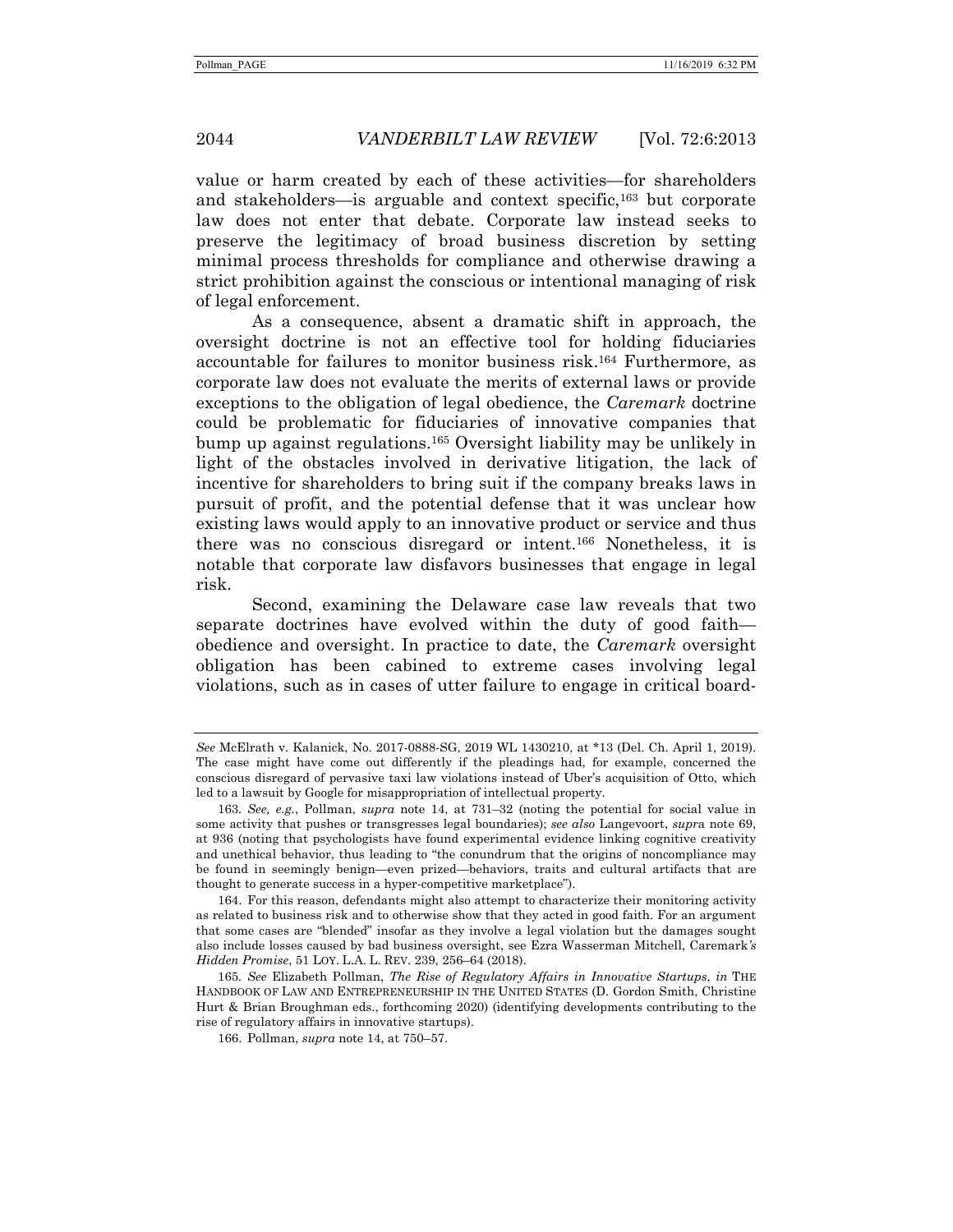level oversight of legal compliance, allegedly pervasive wrongdoing, complicity in fraudulent or illegal business models and practices, misleading regulators, and repeat offenders. Corporate law's commitment to the rule of law certainly supports oversight accountability in these instances of utter failure and disobedience.<sup>167</sup>

Moreover, corporate law's commitment to the rule of law supports a more robust application of oversight duties. The Delaware Supreme Court's recent decision in *Marchand* signals a willingness to recognize pleadings of an utter failure to establish a board-level monitoring system as required under the first prong of *Caremark*. Regarding the second prong, this Article's analysis suggests that the *Caremark* standard need not be applied so stringently as to require disobedience bordering on outright complicity or knowing misconduct. The stated standard of conscious disregard is amply capacious to also capture fiduciaries acting with willful ignorance or an awareness that their efforts at compliance are insufficient. The relevant inquiry is not the effectiveness of the system of compliance and monitoring, as such, but rather whether the fiduciary acted in good faith in actively attempting to carry out these obligations with the aim of full legal compliance. A stronger approach is possible and would further the public-regarding purpose of the good faith obligation and affirm that oversight liability can stem from conduct that falls short of an intent to violate law, which has been recognized as a separate basis for liability.

#### **CONCLUSION**

This Article has explored the legitimizing role of the duty of good faith in corporate law and the doctrinal convergence of oversight and disobedience. Corporate law acknowledges societal interests in the rule of law and embeds a safety valve for public policy in the obligations of fiduciaries that cannot be eliminated. The corporate law requirements of legal obedience and oversight preserve the ability for courts to flexibly respond to violations of public trust and provide legitimacy for the larger enterprise of state-chartered corporations.

Examining the *Caremark* doctrine on oversight responsibility, however, reveals that in practice the potential for accountability through fiduciary law has been narrowly circumscribed. With limited

 <sup>167.</sup> Some corporations that engage in activity that pushes the boundaries of lawfulness may succeed in gaining popular support and even changing or clarifying the law, which may in turn be relevant to the analysis from a corporate law perspective. The cases discussed in Section III.B, however, do not fit this characterization and instead reflect legal violations with little to no potential for social value or legal change or clarification.